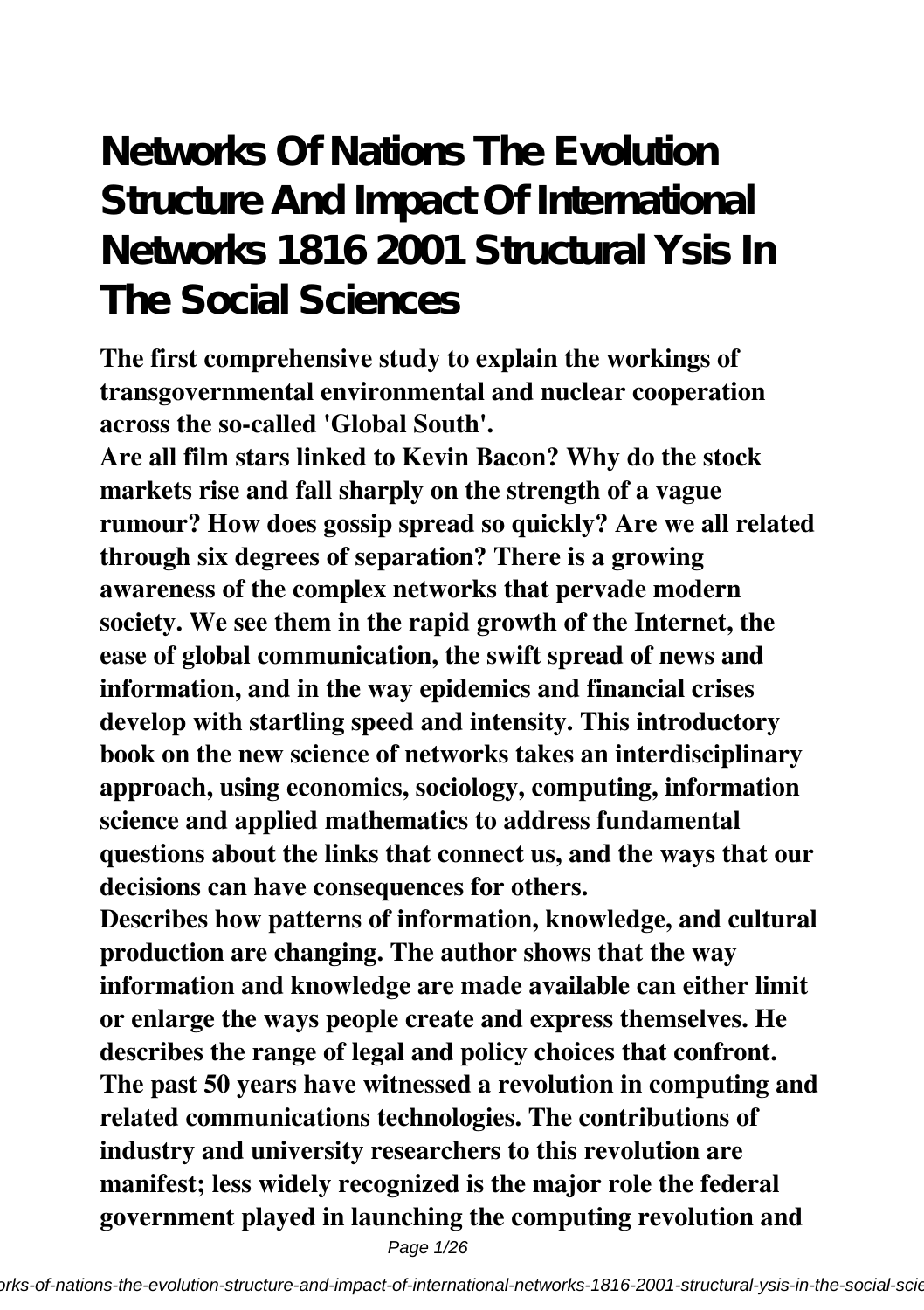**sustaining its momentum. Funding a Revolution examines the history of computing since World War II to elucidate the federal government's role in funding computing research, supporting the education of computer scientists and engineers, and equipping university research labs. It reviews the economic rationale for government support of research, characterizes federal support for computing research, and summarizes key historical advances in which government-sponsored research played an important role. Funding a Revolution contains a series of case studies in relational databases, the Internet, theoretical computer science, artificial intelligence, and virtual reality that demonstrate the complex interactions among government, universities, and industry that have driven the field. It offers a series of lessons that identify factors contributing to the success of the nation's computing enterprise and the government's role within it.**

**Exploratory Social Network Analysis with Pajek**

**States, Nations and Nationalism**

**Dynamics Among Nations**

**The Future of Life: A Unified Theory of Evolution Network Nation**

### **Special Project Report**

Setting out to explore the intersections of economy and geography, this book brings together contributions from the world's top economic geographers. Over forty contributors draw upon contemporary theory and experience to explore the cultural and social constitution of economic geographies, processes of globalisation and new forms of political regulation and practice. Although focusing upon 'new' economic geography, the book also illustrates the many connections with previous scholarship as scholars seek to reconstruct the traditions of political economy to understand the contemporary world. Highlighting and illustrating contemporary developments, the book opens up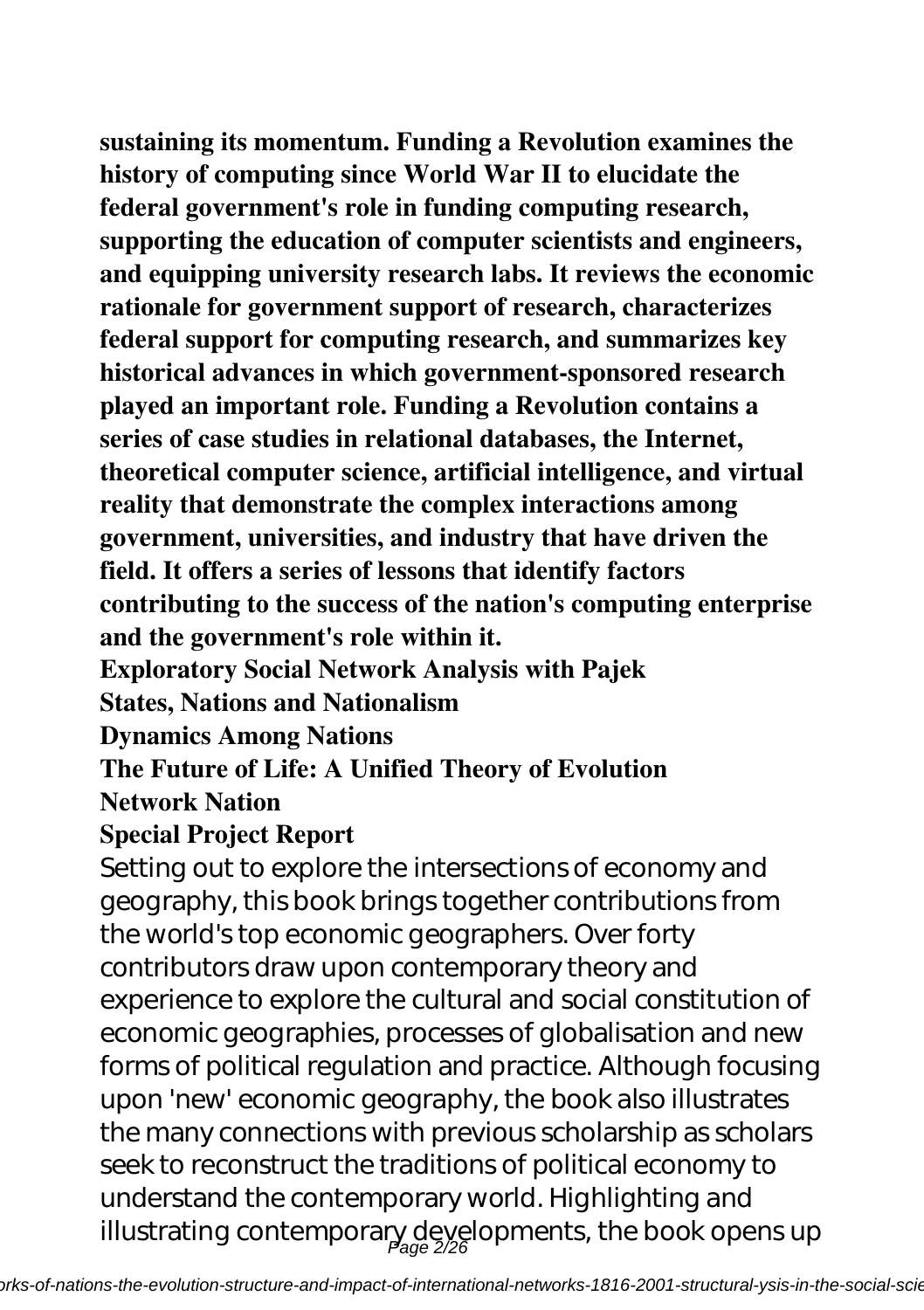discussion about the implications of the complex geographies involved. In pointing to new directions of research and debate, this major statement in state of the art economic geography demonstrates the central relevance of economic geography not only in understanding the trajectories of change but in proposing alternatives. 'Due to their economic characteristics and also to their consequences on many aspects of collective life, information networks have always been at the edge of regulatory innovations and at the center of policy debates. The contributors of this volume combine long term visions of the factors determining regulatory policies with up-todate analyses of technicalities to be dealt with, to provide the reader with an extended understanding of the issues and constraints shaping the future of digital networks.' Eric Brousseau, Université Paris-Dauphine, France and the European University Institute, Italy Digital markets worldwide are in rapid flux. The Internet and World Wide Web have traditionally evolved in a largely deregulated environment, but recently governments have shown great interest in this rapidly developing sector and are imposing regulations for a variety of reasons that are changing the shape of these industries. This book explores why the industrial organization of broadband ISPs, Internet backbone providers and content/application providers are in such turmoil. The expert contributors straddle the turbulent past of the telecoms sector and also contribute to its exciting though unpredictable future via positive analysis of past communications policies, which is then utilized to deduce lessons to guide future policy making decisions. It is illustrated that broadband ISPs no longer simply provide a conduit for service delivery; they are also involved in producing content and transaction services themselves, in

competition with content and delivery providers. The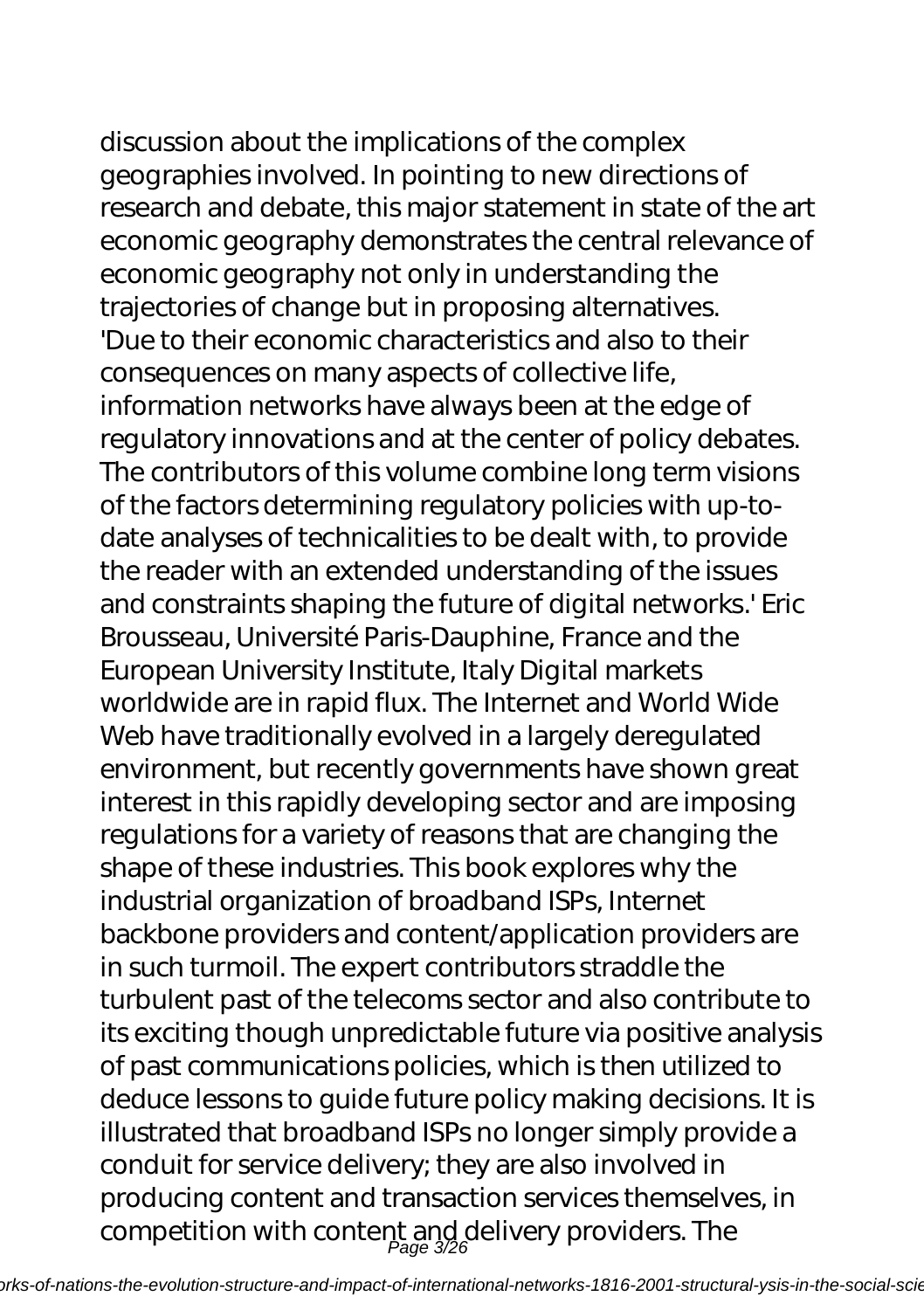blurring of the traditional lines between these three sectors, as each enters into the others' markets, is highlighted. The conclusion is that we are witnessing the emergence of powerful, competing platforms, linked in complex ways that challenge traditional economic analyses. Exploring governance issues, regulation and investment, nextgeneration service markets and wireless communication, this book will prove a fascinating and illuminating read for scholars, researchers, post-graduate students and policymakers with an interest in ICT, technology and innovation, economics and industrial organization. We live in a world that is paradoxically both small and vast; each of us is embedded in local communities and yet we are only a few 'links' away from anyone else in the world. This engaging book represents these interdependencies' positive and negative consequences, their multiple effects and the ways in which a local occurrence in one part of the world can directly affect the rest. Then it demonstrates precisely how these interactions and relationships form. This is a book for the social network novice learning how to study, think about and analyse social networks; the intermediate user, not yet familiar with some of the newer developments in the field; and the teacher looking for a range of exercises, as well as an up-to-date historical account of the field. It is divided into three clear sections: 1. historical & Background Concepts 2. Levels of Analysis 3. Advances, Extensions and Conclusions The book provides a full overview of the field - historical origins, common theoretical perspectives and frameworks; traditional and current analytical procedures and fundamental mathematical equations needed to get a foothold in the field.

This sparkling Handbook offers an unrivalled resource for those engaged in the cutting edge field of social network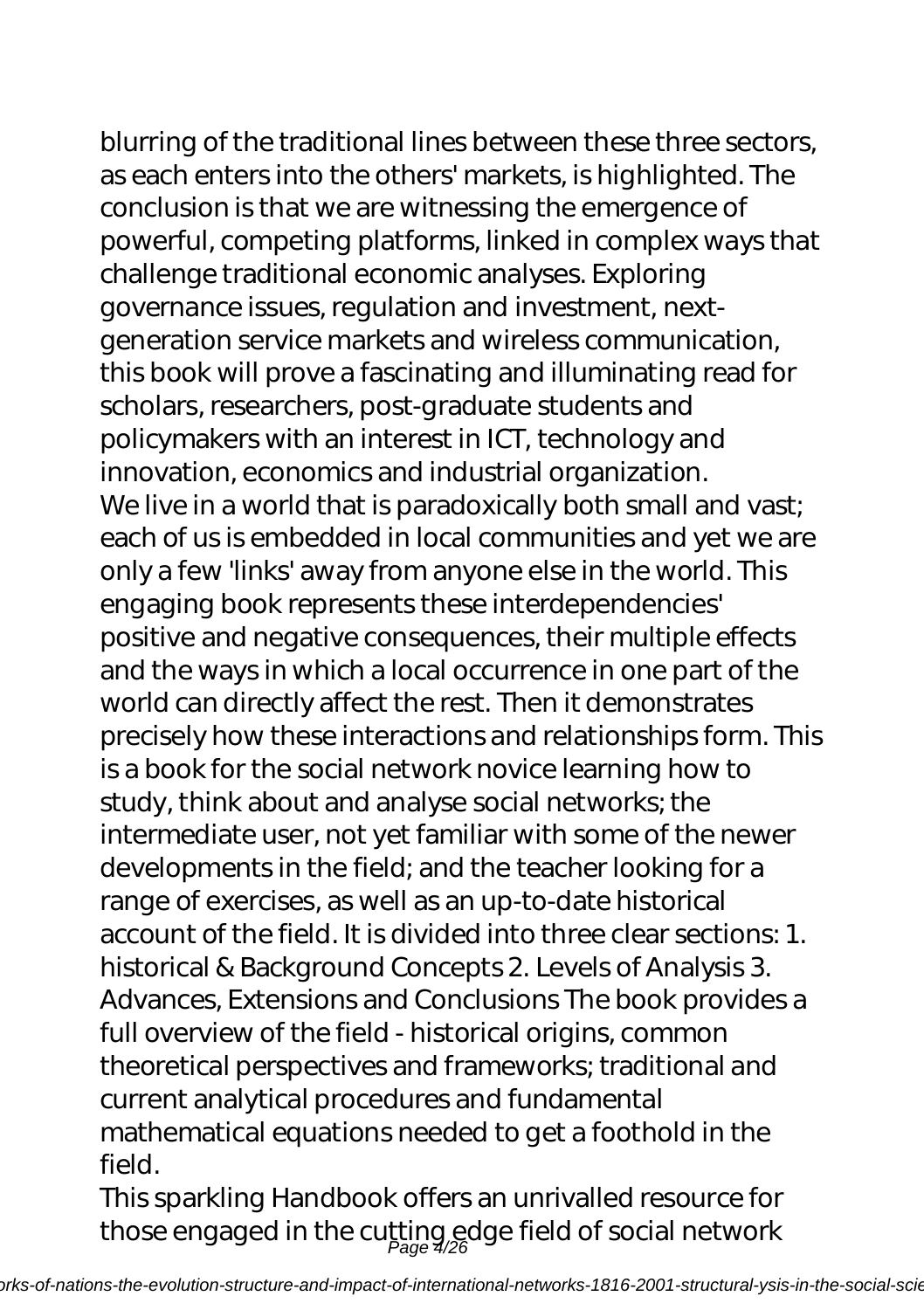analysis. Systematically, it introduces readers to the key concepts, substantive topics, central methods and prime debates. Among the specific areas covered are: Network theory Interdisciplinary applications Online networks Corporate networks Lobbying networks Deviant networks Measuring devices Key Methodologies Software applications. The result is a peerless resource for teachers and students which offers a critical survey of the origins, basic issues and major debates. The Handbook provides a one-stop guide that will be used by readers for decades to come.

A Transnational History of British and American **Broadcasting** 

The Evolution of Legitimacy and Development in Modern **States** 

Asia-Pacific Contemporary Finance and Development Resources in Education

Driving the Mobile Broadband Revolution

Global Infrastructure Networks

Liberal internationalism has been the West's foreign policy agent since the Cold War, and the West has long occupied the top rung a hierarchical system. In this book, Hilton Root argues that international relations, like other complex ecosystems, exists in constantly shifting landscape, in which hierarchical structures giving way to systems of networked interdependence, changing every facet of global interaction. Accordingly, policymakers will need a new way to understand the process of change. Root suggest that the science of complex systems offers an analytical frame to explain the unforeseen development failures, governance tre and alliance shifts in today's global political economy. Root examines both the networked systems that make up modern states and the larger, interdependent landscapes they share. Using systems analysis -- in which institutional change and economic development are understood as self-organizing complexities -- l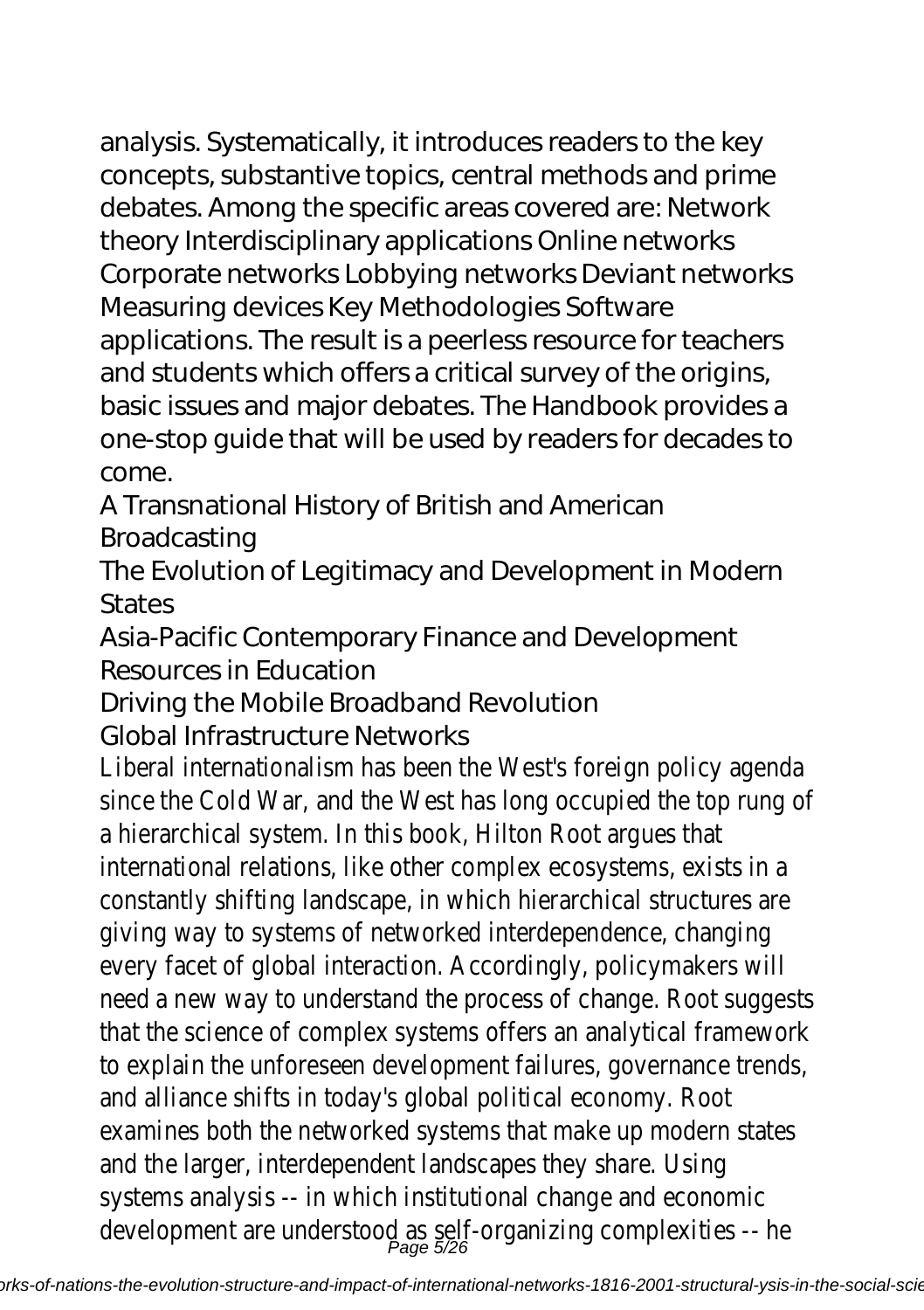offers an alternative view of institutional resilience and persist From this perspective, Root considers the divergence of East a West; the emergence of the European state, its contrast with of China, and the network properties of their respective innovation systems; the trajectory of democracy in developing regions; an systemic impact of China on the liberal world order. Complexity science, Root argues, will not explain historical change process with algorithmic precision, but it may offer explanations that no the messy richness of those processes.

The telegraph and the telephone were the first electrical communications networks to become hallmarks of modernity. they were not initially expected to achieve universal accessibili this pioneering history of their evolution, Richard R. John demonstrates how access to these networks was determined by technological imperatives and economic incentives but also political decision making at the federal, state, and municipal lev In the decades between the Civil War and the First World War, Western Union and the Bell System emerged as the dominant providers for the telegraph and telephone. Both operated netw that were products not only of technology and economics but a distinctive political economy. Western Union arose in an antimonopolistic political economy that glorified equal rights are vilified special privilege. The Bell System flourished in a progressive political economy that idealized public utility and disparaged unnecessary waste. The popularization of the telegr and the telephone was opposed by business lobbies that were on perpetuating specialty services. In fact, it wasnOt until 190 the civic ideal of mass access trumped the elitist ideal of exclu in shaping the commercialization of the telephone. The telegraphic did not become widely accessible until 1910, sixty-five years at the first fee-for-service telegraph line opened in 1845. Networ Nation places the history of telecommunications within the broader context of American politics, business, and discourse. This engrossing and provocative book persuades us of the critical role of the state of the state of  $\rho_{\texttt{age 678}}$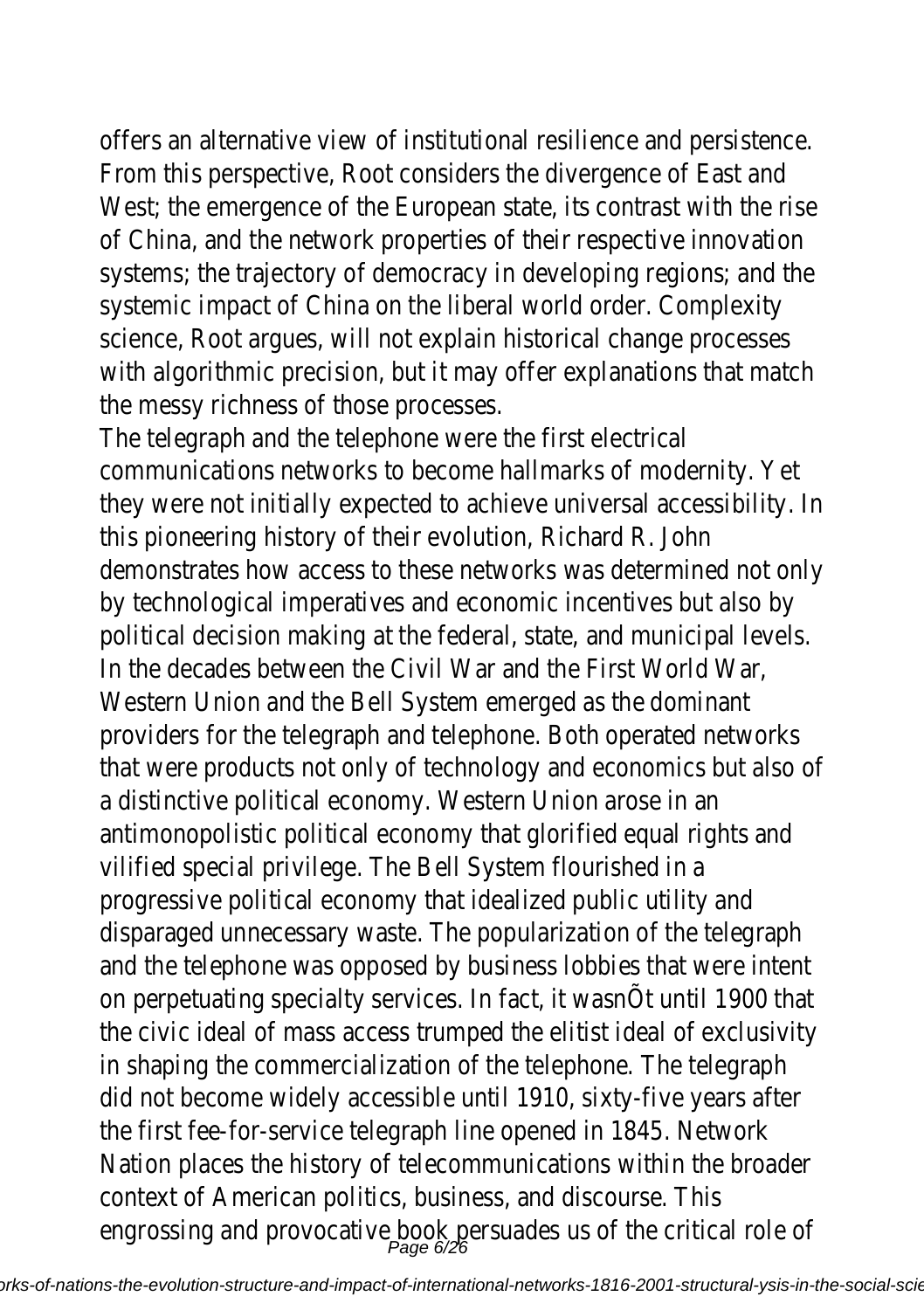political economy in the development of new technologies and implementation.

Innovation, Networks and Learning Regions? address key issues understanding in contemporary economic geography and local economic policy making in cities and regions in the advanced economies. Developing the idea that innovation is the primary driving force behind economic change and growth, the international range of contributors stress the importance of knowledge and information as the 'raw materials' of innovation. They examine the ways in which these elements may be acquired and linked through networks, and demonstrate that there are empirical examples of innovative areas which do not have highl developed networks yet appear to be relatively successful in to of local economic growth. In so doing, they raise crucial questi about the ways in which regions or localities might be describe truly 'learning' areas, and about the sustainability of future economic and quality of life success based on innovation and h technology.

The first general history of the evolution of European states and nations from medieval times to the present.

Environmental and Nuclear Networks in the Global South Nation as Network

Intelligent Broadband Multimedia Networks

Reasoning About a Highly Connected World

Unifying Themes in Complex Systems

The Trans-national Strategy and Policy Interface In recent years, scientists have applied the principles of complex systems science to increasingly diverse fields. The results have been nothing short of remarkable: their novel approaches have provided answers to long-standing questions in biology, ecology, physics, engineering, computer science, economics, psychology and sociology. "Unifying Themes in Complex Systems" is a well established series of carefully edited conference proceedings that serve the purpose of documenting and archiving the progress of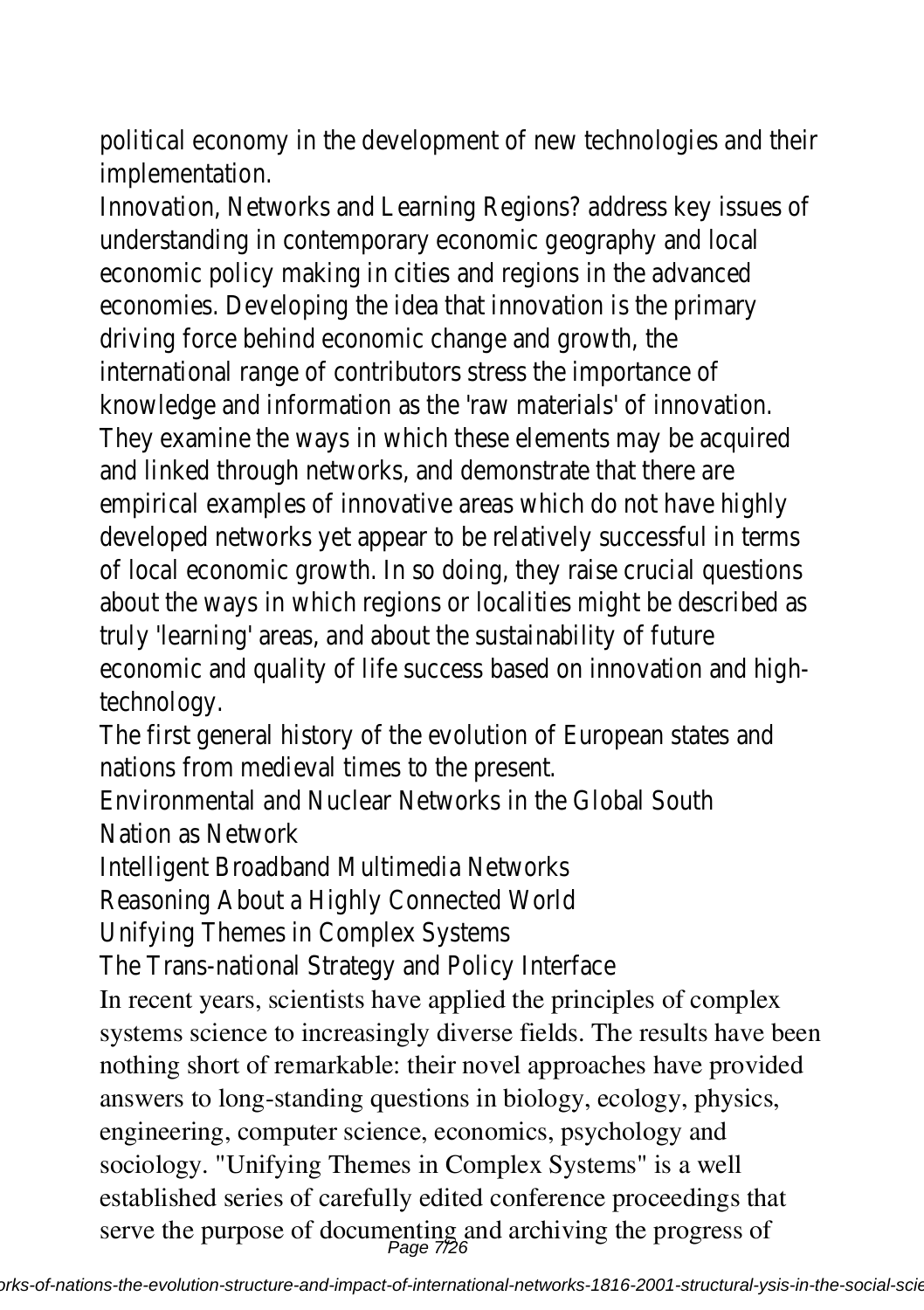cross-fertilization in this field. About NECSI: For over 10 years, The New England Complex Systems Institute (NECSI) has been instrumental in the development of complex systems science and its applications. NECSI conducts research, education, knowledge dissemination, and community development around the world for the promotion of the study of complex systems and its application for the betterment of society. NECSI hosts the International Conference on Complex Systems and publishes the NECSI Book Series in conjunction with Springer Publishers.

This book investigates how various scientific communities  $\mathbb{I}$  e.g. legal scientists, political scientists, sociologists, mathematicians, and computer scientists  $\mathbb I$  study law and public policies, which are portrayed here as complex systems. Today, research on law and public policies is rapidly developing at the international level, relying heavily on modeling that employs innovative methods for concrete implementation. Among the subject matter discussed, law as a network of evolving and interactive norms is now a prominent sphere of study. Similarly, public policies are now a topic in their own right, as policy can no longer be examined as a linear process; rather, its study should reflect the complexity of the networks of actors, norms and resources involved, as well as the uncertainty or weak predictability of their direct or indirect impacts. The book is divided into three maain parts: complexity faced by jurists, complexity in action and public policies, and complexity and networks. The main themes examined concern codification, governance, climate change, normative networks, health, water management, use-related conflicts, legal regime conflicts, and the use of indicators.

The textbook on analysis and visualization of social networks that integrates theory, applications, and professional software for performing network analysis. Pajek software and datasets for all examples are freely available, so the reader can learn network analysis by doing it. Each chapter offers case studies for practicing network analysis.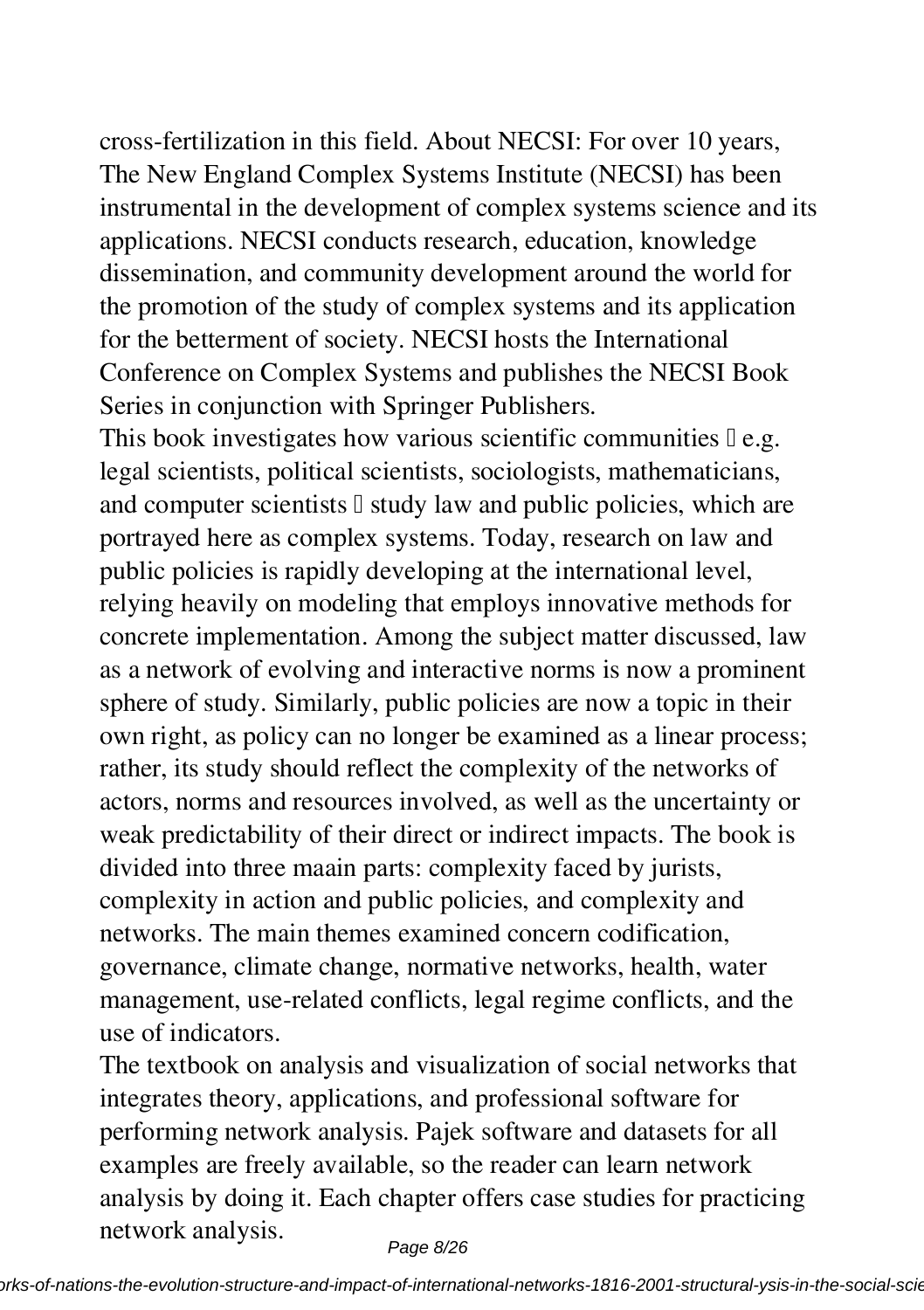This volume of The International Symposia in Economic Theory and Econometrics explores and investigates contemporary challenges and issues facing the Asia-Pacific economies. For researchers and students of economics and finance, this volume is a fascinating exploration of emerging topics in one the fastest growing economies in the world.

Regulation and the Performance of Communication and Information Networks

Vol VI: Proceedings of the Sixth International Conference on Complex Systems

The Evolution, Structure, and Impact of International Networks, 1816–2001

Innovation Networks and Learning Regions?

How Social Production Transforms Markets and Freedom The United Nations and Sustainable Development Goals

*Maoz views the evolution of international relations over the last two centuries as a set of interacting, cooperative and conflicting networks of states. The networks that emerged are the result of national choice processes about forming or breaking ties with other states. States are constantly concerned with their security and survival in an anarchic world. Their security concerns stem from their external environment and their past conflicts. Because many of them cannot ensure their security by their own power, they need allies to balance against a hostile international environment. The alliance choices made by states define the structure of security cooperation networks and spill over into other* Page 9/26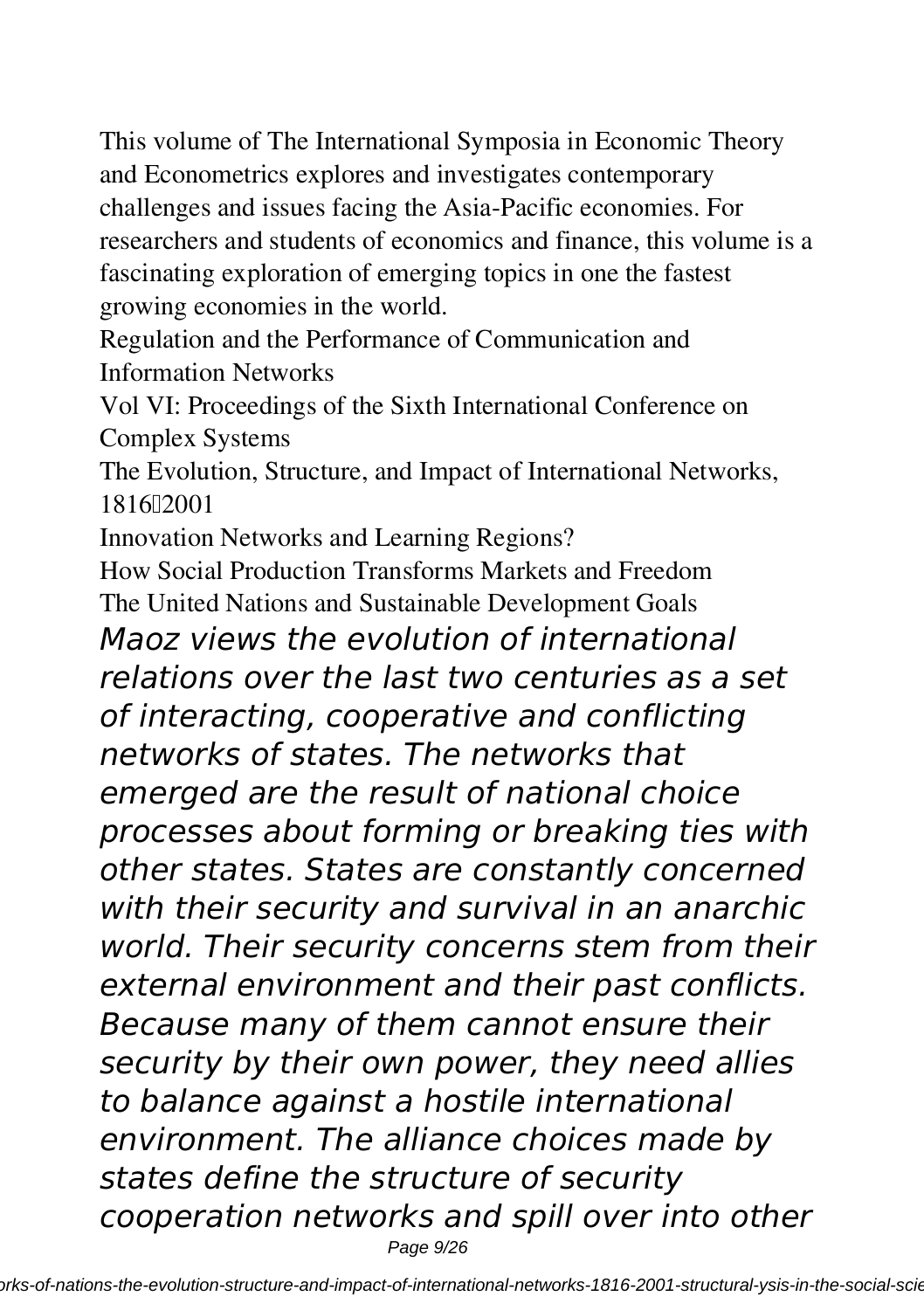*cooperative networks, including trade and institutions. Maoz tests his theory by applying social networks analysis (SNA) methods to international relations. He offers a novel perspective as a system of interrelated networks that co-evolve and interact with one another.*

*Morality among Nations, a rejoinder to Hans Morgenthau's Politics among Nations, offers a pathbreaking synthesis of sociobiology and international relations theory. It shows that two different moralities evolved in human prehistory--one, the "standard morality" from which abstract ethical principles arise concerning such things as obligation and justice; and the other, "group morality" or the proclamation of the group's right to survive and its superiority over other groups. Part One surveys the philosophical literature on the question of international morality, introducing arguments offered by both classical theorists such as Machiavelli, Hobbes, and Grotius, as well as twentieth century writers such as Reinhold Niebuhr, Hedley Bull, Richard Falk, and Charles Beitz. Part Two presents the relevant sociobiological theories focusing on Robert Trivers' work on the evolution of moral emotions, and Richard Alexander's and Pierre van den Berghe's work on the evolution of* Page 10/26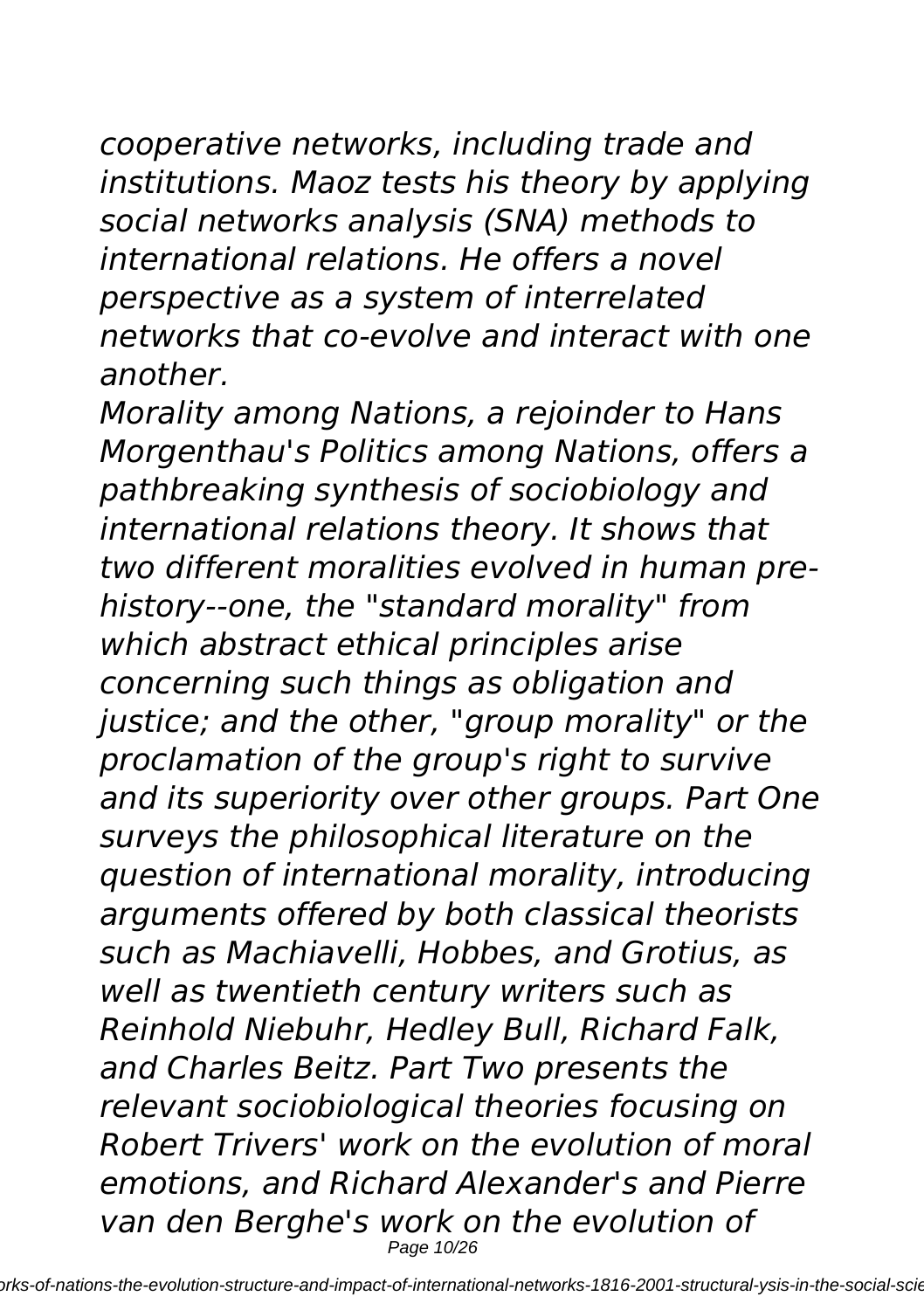*group behavior and ethnocentrism. Part Three analyzes the traditional philosophical work on international morality in light of new sociobiological ideas.*

*This book deals with human rights action planning, as a largely under-researched area, from theoretical, doctrinal, empirical, and practical perspectives, and as such, provides the most comprehensive studies of human rights planning to date. At the theoretical level, by advancing a novel general theory of human rights planning, it offers an alternative to the traditional state-centric model of planning. This new theory contains four subtheories: contextual, substantive, procedural, and analytical ones. At the doctrinal level, by conducting a textual analysis of core human rights conventions, it reveals the scope and nature of the states' obligation to adopt a plan of action for implementing human rights. At the empirical level, a cross-case analysis of national human rights action plans of 53 countries is conducted exploring the major problems of these plans in different phases of planning and uncovering the underlying causes of these problems. At the practical level, this volume sets out how these plans should be developed and implemented, how they can be best monitored by international* Page 11/26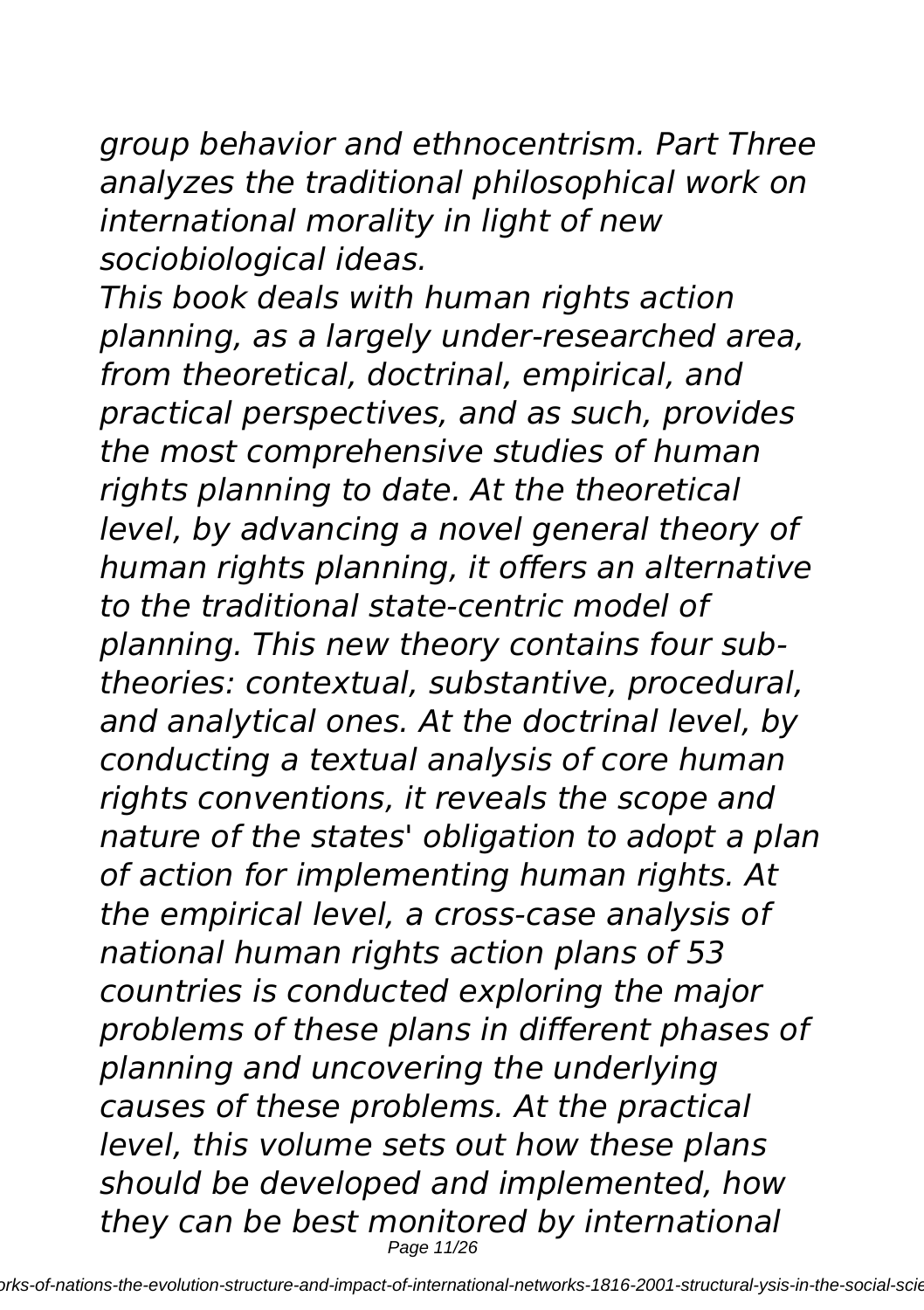*human rights bodies, and how to maximize their effectiveness. With discussions bridging human rights theory and practice and development discourse, this book will be a useful resource for a wide range of audiences, from academics of different disciplines (law, human rights, social policy, political science, political philosophy, legal philosophy, development studies, planning studies, sociolegal studies) to governments, human rights practitioners, and the UN human rights bodies.*

*The term digital divide is still used regularly to characterize the injustice associated with inequalities in access to information and communication technologies (ICTs). As the debate continues and becomes more sophisticated, more and more aspects of the distribution of ICTs are singled out as relevant to characterizations of the digital divide and of its moral status. The best way to articulate the digital divide is to relate it to other aspects of social and distributive justice, using a mixture of pre-existing theories within moral and political philosophy. These theories are complemented with contributions from sociology, communication studies, information systems, and a range of other disciplines. Information Technology and Social Justice* Page 12/26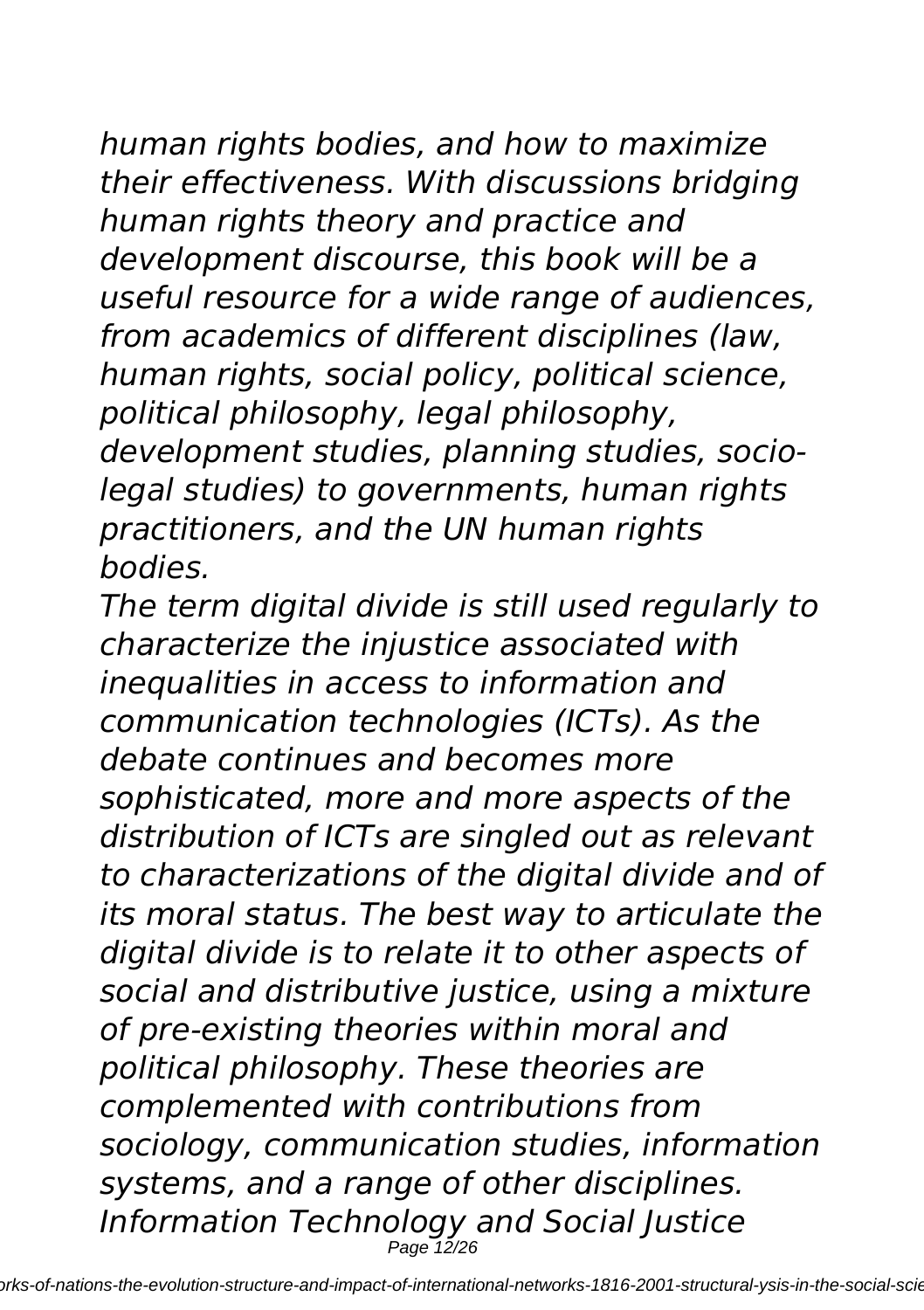*presents conceptual frameworks for understanding and tackling digital divides. It includes information on access and skills, access and motivation, and other various levels of access. It also presents a detailed analysis of the benefits and value of access to ICTs.*

*Government Support for Computing Research Intelligent Networks*

*Networks, Crowds, and Markets The Fourth Industrial Revolution Recent Approaches and Applications in Medical Systems*

*The Evolution, Structure, and Impact of International Networks, 1816-2001*

Intelligent Broadband Multimedia Networks is a nonmathematical, but highly systems oriented, coverage of modern intelligent information networks. This volume focuses on the convergence of computers and communications technologies. Most of the concepts that are generic to all intelligent networks, and their microscopic and macroscopic functions, are presented. This book includes specific architectures that can be used by network designers and planners, telecommunications managers, computer scientists, and telecommunications professionals. The breadth of this coverage and the systems orientation of this work make the text suitable for use in advanced level courses on intelligent communications networks. The material in this volume ranges from defining intelligent networks to more Page 13/26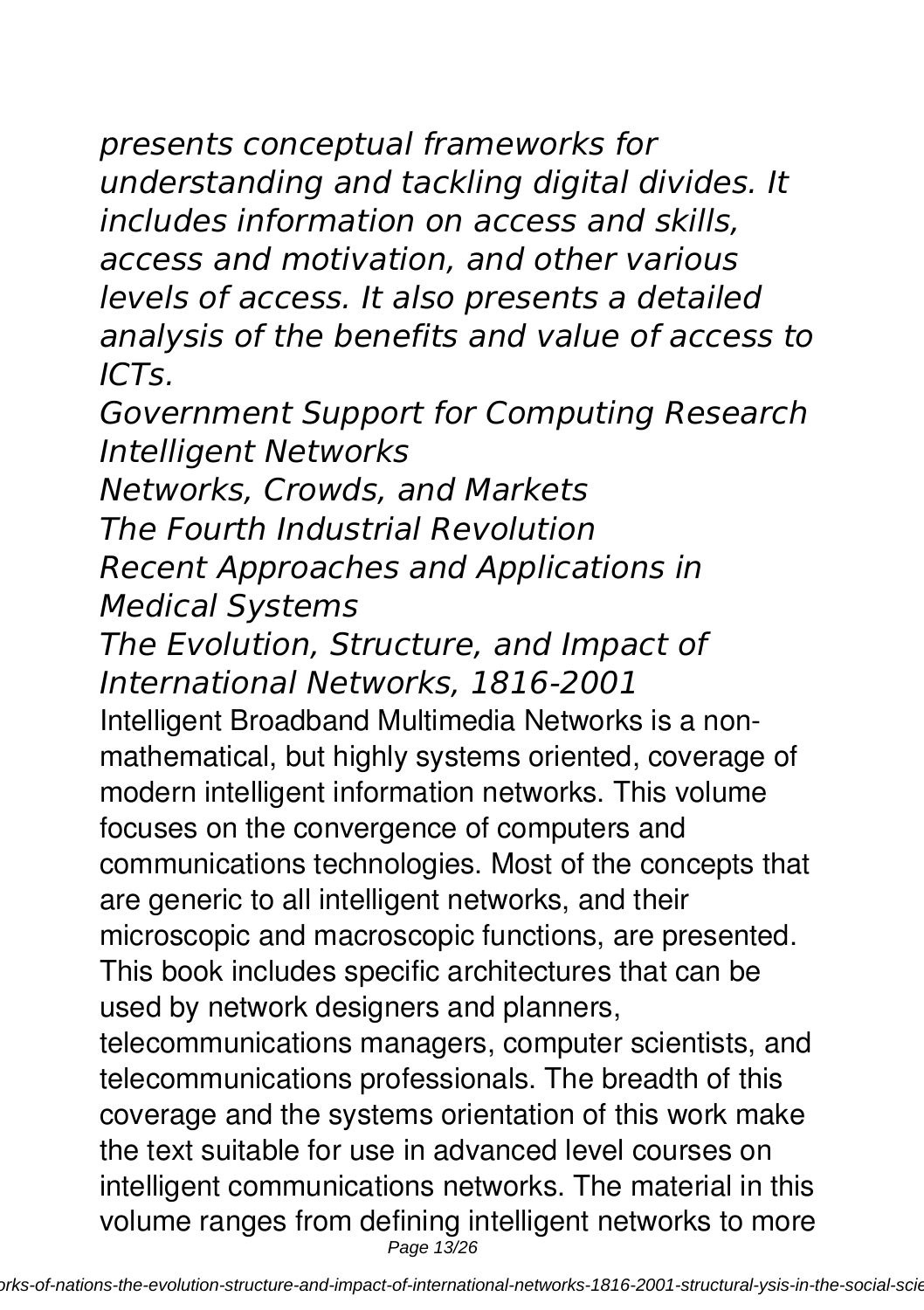specific coverage of educational, medical, and knowledge-based networks. Each of the 20 chapters address issues that can help make the transition from computer design, to the underlying concepts of modern telecommunications systems, to considerations necessary for the implementation of intelligent network services. Special and timely coverage of emerging technologies, such as HDSL, ADSL, BISDN, wireless, broadband access, ATM, and other topics, are given expanded treatment. The authors have included design methodologies for installing intelligence into almost any communications systems, and procedures for using such intelligence according to the type of function expected from these networks. Unique features of the book are: a 64-page glossary of key terms (with expanded explanations) used in the field, a 23-page index that makes it easy to search for important information, running headers on each page to help the busy professional use the book as a reference/design tool, complete references including additional reading for more detailed information, and accurate and concise information to help telecommunications professionals understand the intricacies of the field.

This textbook offers an insightful study of the intelligent Internet-driven revolutionary and fundamental forces at work in society. Readers will have access to tools and techniques to mentor and monitor these forces rather than be driven by changes in Internet technology and flow of money. These submerged social and human forces form a powerful synergistic foursome web of (a) processor technology, (b) evolving wireless networks of Page 14/26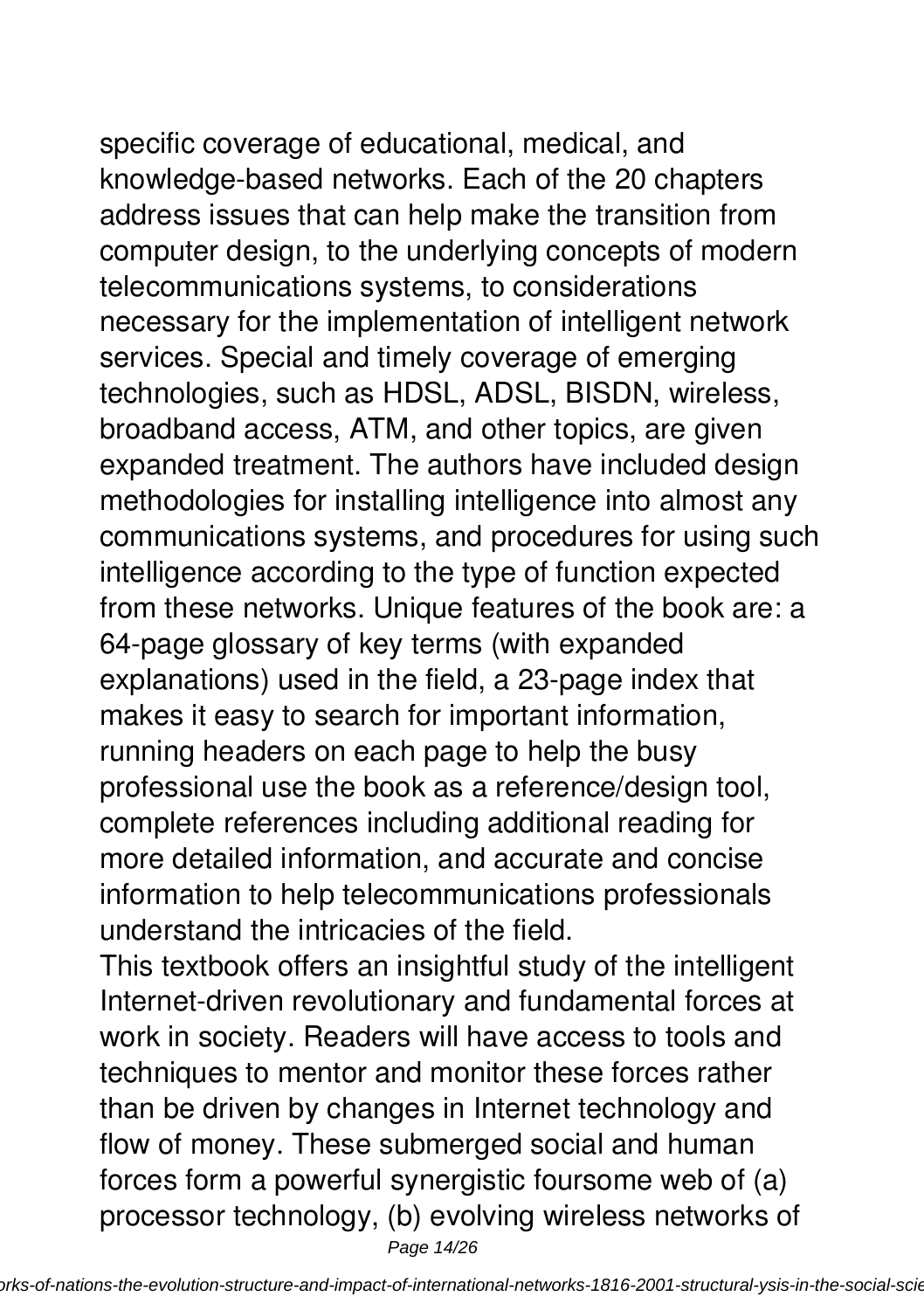the next generation, (c) the intelligent Internet, and (d)

the motivation that drives individuals and corporations. In unison, the technological forces can tear human lives apart for the passive or provide a cohesive set of opportunities for the knowledgeable to lead and reap the rewards in the evolved knowledge society. The book also provides in-depth coverage of the functions embedded in modern processors and intelligent communication networks. It focuses on the convergence of the design of modern processor technologies with the switching and routing methodologies of global intelligent networks. Most of the concepts that are generic to the design of terra-flop parallel processors and the terra-bit fiber-optic networks are presented. This book also highlights recent developments in computer and processor technologies into the microscopic and macroscopic medical functions in hospitals and medical centers. Examination of the latest technologies and innovations presented from academic and industrial perspectives of the concurrent dynamic changes in computer and communication industries An up-to-date and coherent perspective of the developments in the wireless and fiber optic network technologies based on the experience and developments in the older copper, cable and hybrid fiber-coaxial communication systems Provides a set of novel concepts and methodologies for the innovators in industry

In Network Nations, Michele Hilmes reveals and reconceptualizes the roots of media globalization through a historical look at the productive transnational cultural relationship between British and American broadcasting.

Page 15/26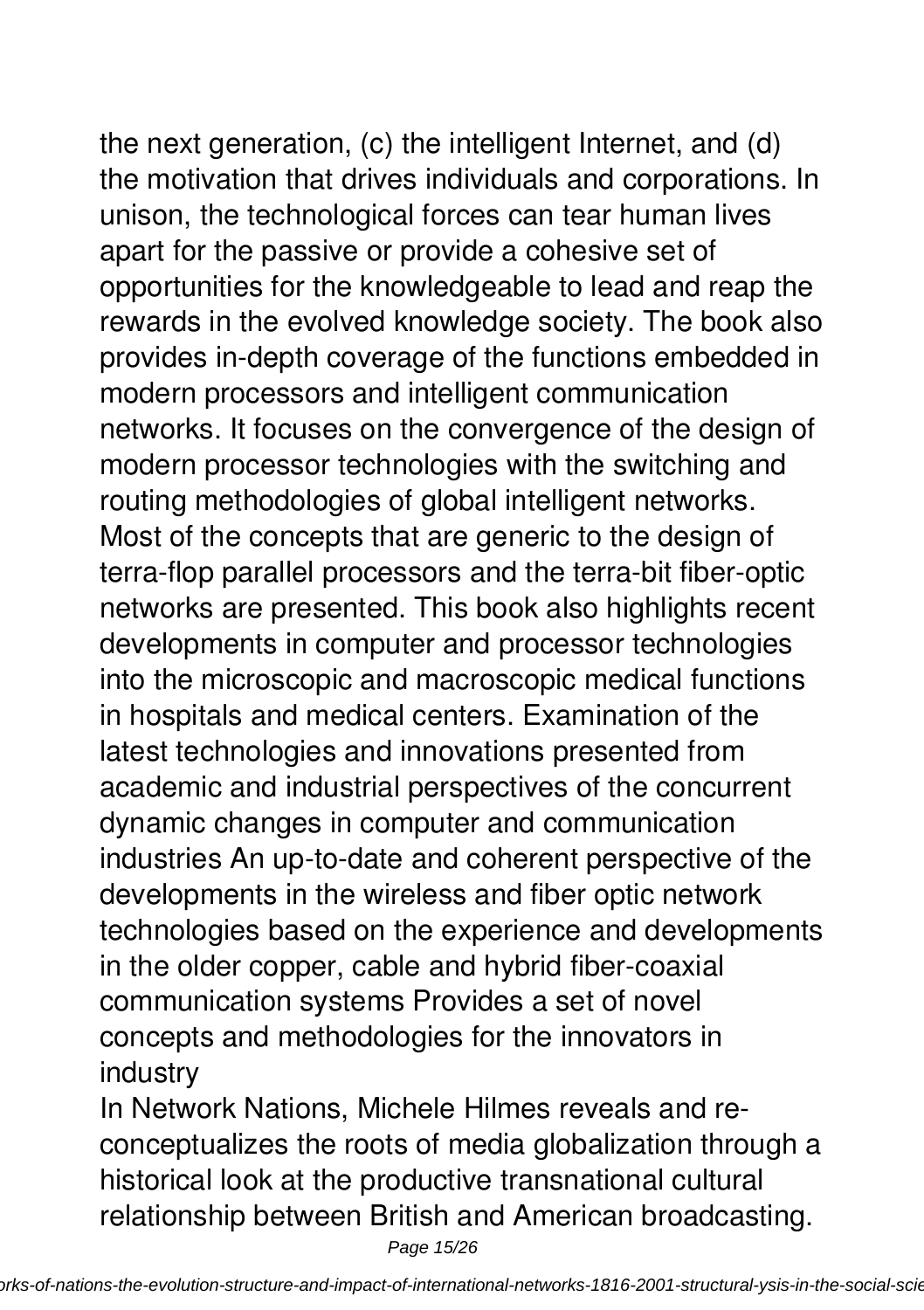Though frequently painted as opposites--the British public service tradition contrasting with the American commercial system--in fact they represent two sides of the same coin. Neither could have developed without the constant presence of the other, in terms not only of industry and policy but of aesthetics, culture, and creativity, despite a long history of oppositional rhetoric. Based on primary research in British and American archives, Network Nations argues for a new transnational approach to media history, looking across the traditional national boundaries within which media is studied to encourage an awareness that media globalization has a long and fruitful history. Placing media history in the framework of theories of nationalism and national identity, Hilmes examines critical episodes of transnational interaction between the US and Britain, from radioâe(tm)s amateurs to the relationship between early network heads; from the development of radio features and drama to television spy shows and miniseries; as each otherâe(tm)s largest suppliers of programming and as competitors on the world stage; and as a network of creative, business, and personal relationships that has rarely been examined, but that shapes television around the world. As the global circuits of television grow and as global regions, particularly Europe, attempt to define a common culture, the historical role played by the British/US media dialogue takes on new significance.

"In this book, Zeev Maoz offers a new theory of networked international politics. Maoz views the evolution of international relations over the last two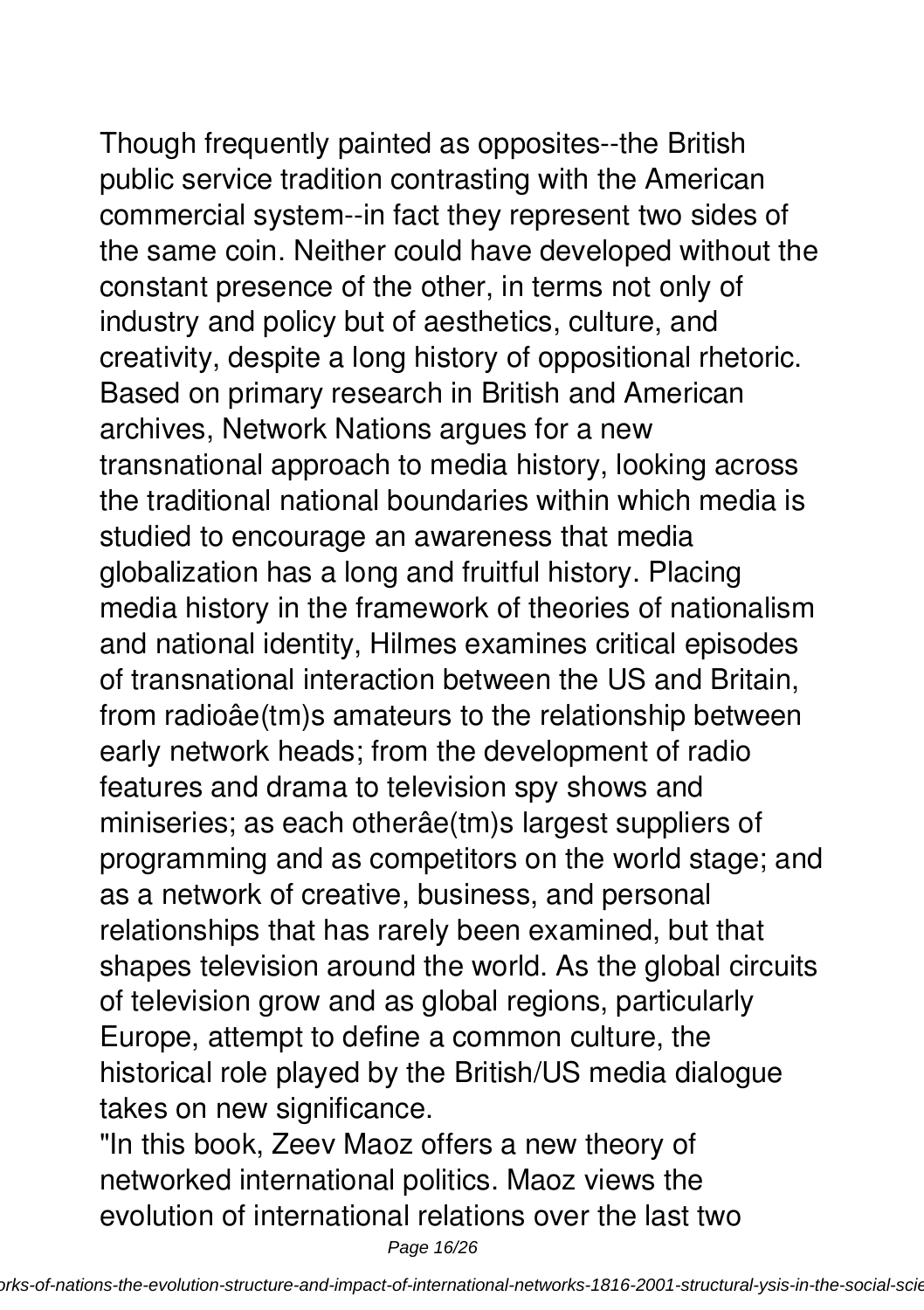centuries as a set of interacting, cooperative, and conflicting networks of states. The networks that emerged are the result of national choice processes about forming or breaking ties with other states. States are constantly concerned with their security and survival in an anarchic world. Their security concerns stem from

their external environment and their past conflicts. Because many of them cannot ensure their security by their own power, they need allies to balance against a hostile international environment. The alliance choices made by states define the structure of security cooperation networks and spill over into other cooperative networks, including trade and institutions. Maoz tests his theory by applying social networks analysis (SNA) methods to international relations. He offers a novel perspective on the study of international relations as a system of interrelated networks that coevolve and interact with one another"--Provided by publisher.

How Skills Shape International Cooperation

History, Theory and Methodology

Dynamics among Nations

National Human Rights Action Planning **Signals** 

MEO/LEO Constellations : U.S. Laws, Policies, and Regulations on Orbital Debris Mitigation

**The Future of Life: A Unified Theory of Evolution represents the first comprehensive formulation of the hypothesis that evolution is the unifying** force underlying the dynamics of all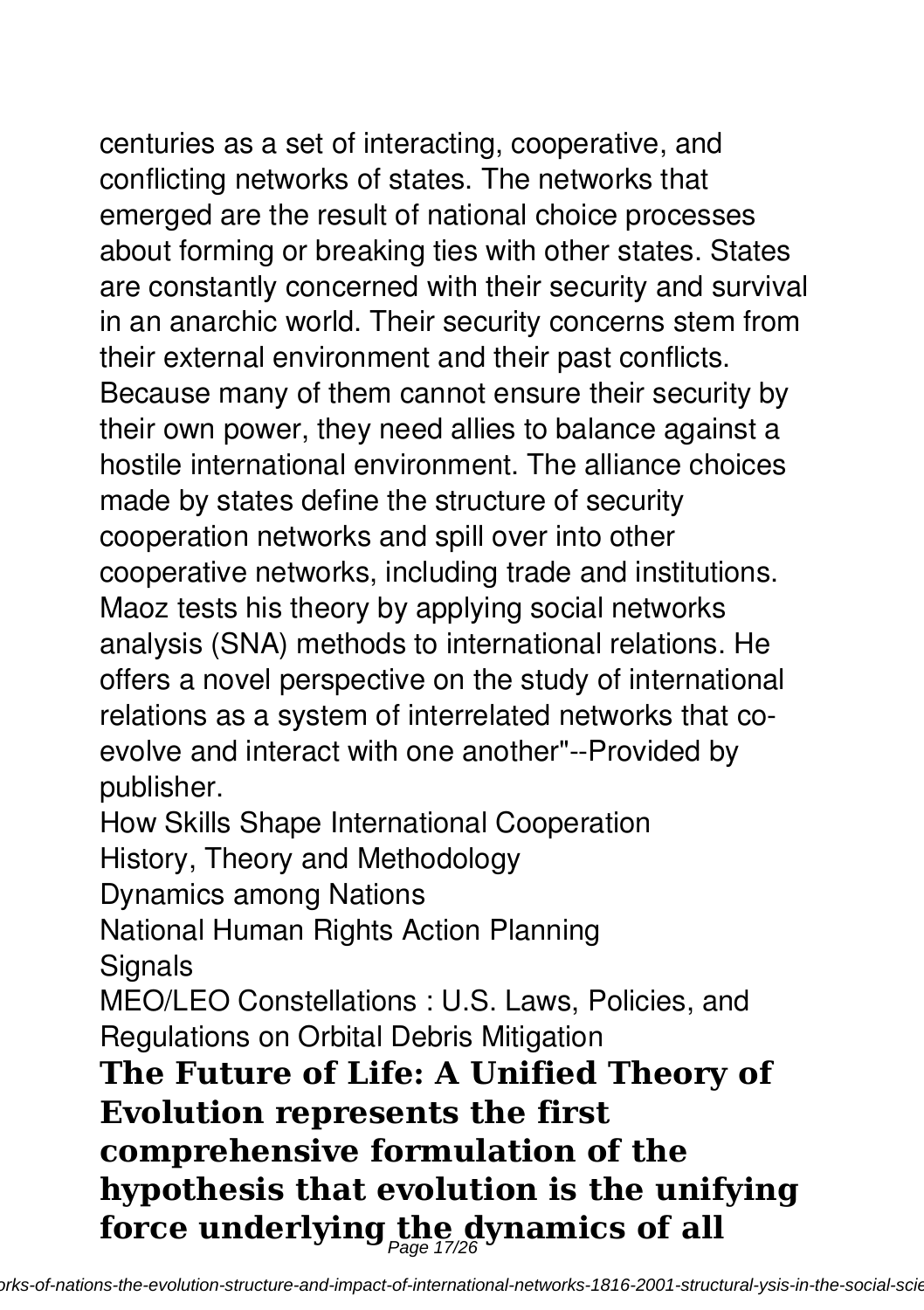**processes in the universe- both organic and inorganic. In essence by combining information, decision, network and quantum theory, it is demonstrated that an overarching evolutionry process shapes the spectrum of life and all phenomena in the universe, beyond Darwin's original biological theory. This overview of transport geography explores both institutional and analytical approaches to both intra- and interurban transport and relates them throughout with contemporary examples. The work describes the historical development of US transportation. Infrastructure represents the core underpinning architecture of the global economic system. Adopting an approach informed by realism, this insightful book looks at the forces for the integration and fragmentation of the global infrastructure system. The authors undertake a thorough examination of the main internationalised infrastructure sectors: energy, transport and information. They argue that the global infrastructure system is a network of national systems and that state strategies exert powerful forces upon the Page 18/26**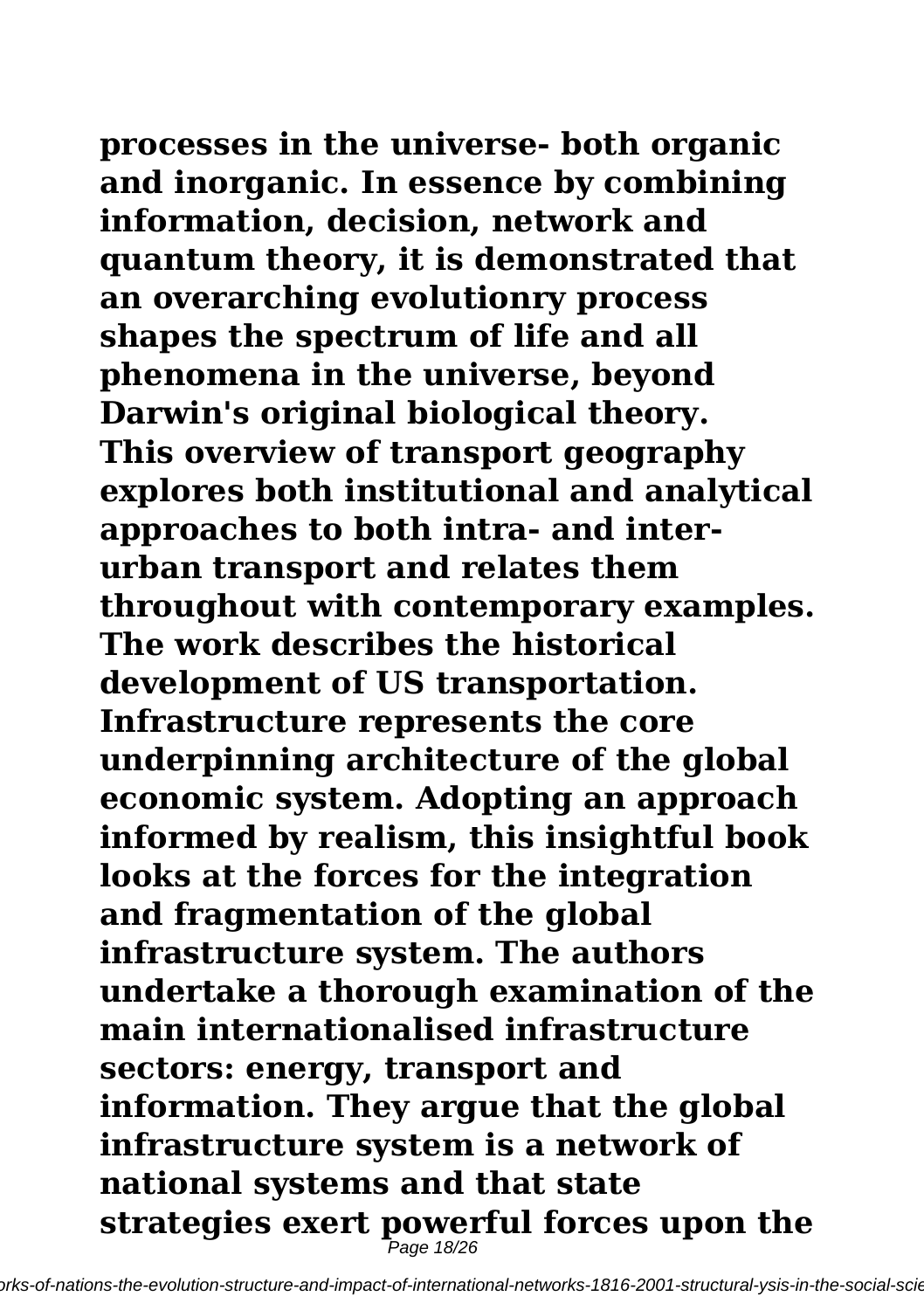**form and function of this system. An innovative view of the changing geopolitical landscape that draws on the science of complex adaptive systems to understand changes in global interaction. Liberal internationalism has been the West's foreign policy agenda since the Cold War, and the West has long occupied the top rung of a hierarchical system. In this book, Hilton Root argues that international relations, like other complex ecosystems, exists in a constantly shifting landscape, in which hierarchical structures are giving way to systems of networked interdependence, changing every facet of global interaction. Accordingly, policymakers will need a new way to understand the process of change. Root suggests that the science of complex systems offers an analytical framework to explain the unforeseen development failures, governance trends, and alliance shifts in today's global political economy. Root examines both the networked systems that make up modern states and the larger, interdependent landscapes they share. Using systems analysis—in which institutional change and economic**

Page 19/26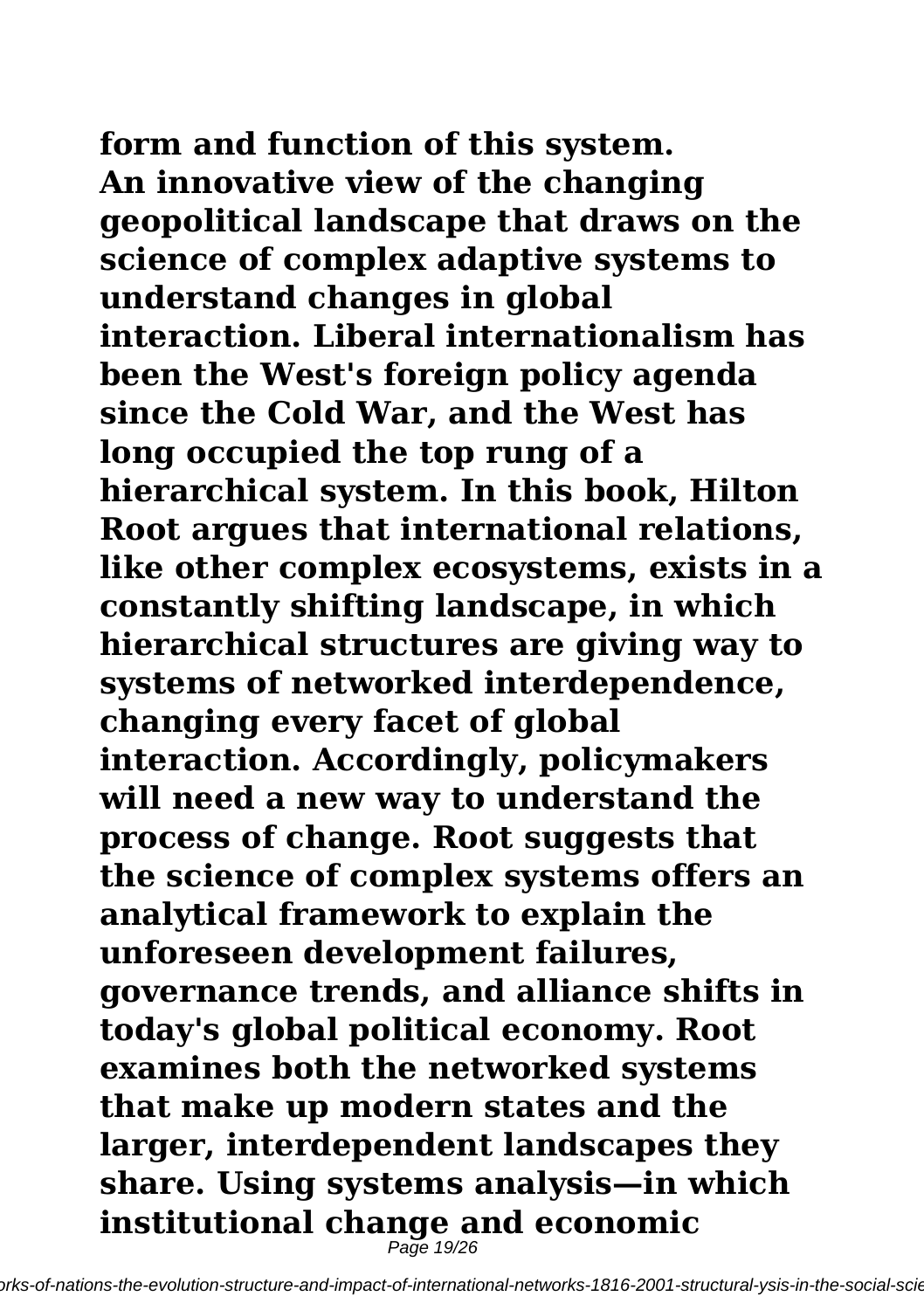**development are understood as selforganizing complexities—he offers an alternative view of institutional resilience and persistence. From this perspective, Root considers the divergence of East and West; the emergence of the European state, its contrast with the rise of China, and the network properties of their respective innovation systems; the trajectory of democracy in developing regions; and the systemic impact of China on the liberal world order. Complexity science, Root argues, will not explain historical change processes with algorithmic precision, but it may offer explanations that match the messy richness of those processes. Geographies of Economies EPC and 4G Packet Networks Managing Organisational Relations and Networks**

## **An Evolutionary View Network Nations**

## **Morality among Nations**

*Between the 18th and 19th centuries, Britain experienced massive leaps in technological, scientific, and economical advancement*

*How is the internet transforming the relationships between citizens and states? What happens to politics when international migration is coupled with digital media, making it* Page 20/26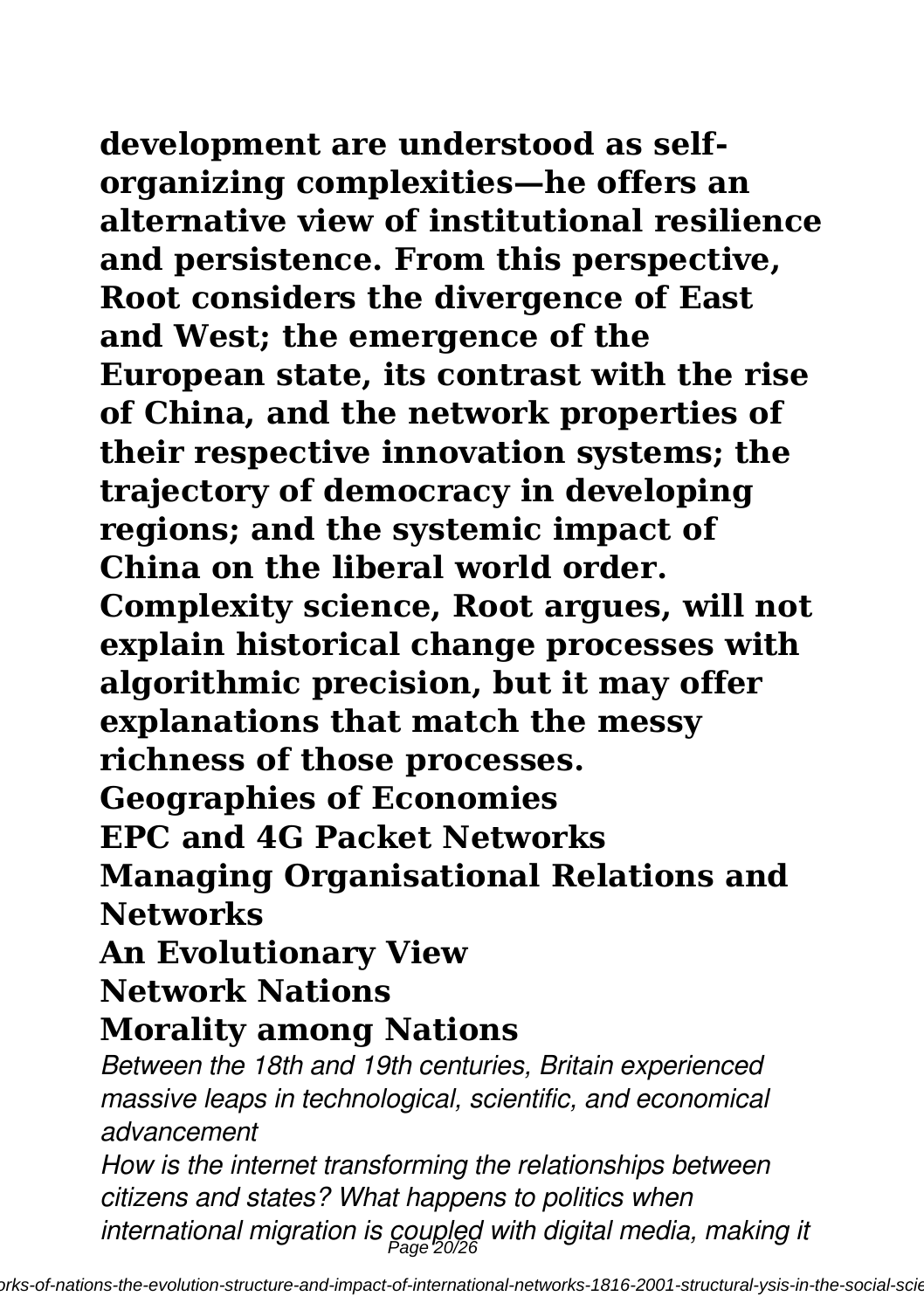*easy for people to be politically active in a nation from outside its borders? In Nation as Network, Victoria Bernal creatively combines media studies, ethnography, and African studies to explore this new political paradigm through a striking analysis of how Eritreans in diaspora have used the internet to shape the course of Eritrean history. Bernal argues that Benedict Anderson's famous concept of nations as "imagined communities" must now be rethought because diasporas and information technologies have transformed the ways nations are sustained and challenged. She traces the development of Eritrean diaspora websites over two turbulent decades that saw the Eritrean state grow ever more tyrannical. Through Eritreans' own words in posts and debates, she reveals how new subjectivities are formed and political action is galvanized online. She suggests that "infopolitics"—struggles over the management of information—make politics in the 21st century distinct, and she analyzes the innovative ways Eritreans deploy the internet to support and subvert state power. Nation as Network is a unique and compelling work that advances our understanding of the political significance of digital media. Social Network Analysis of Disaster Response, Recovery, and Adaptation covers systematic social network analysis and how people and institutions function in disasters, after disasters, and the ways they adapt to hazard settings. As hazards become disasters, the opportunities and constraints for maintaining a safe and secure life and livelihood become too strained for many people. Anecdotally, and through many case studies, we know that social interactions exacerbate or mitigate those strains, necessitating a concerted, intellectual effort to understand the variation in how ties within, and outside, communities respond and are affected by hazards and disasters. Examines the role of societal relationships in a disaster context, incorporating theory and case studies by experts in the field Integrates research in the areas of social* Page 21/26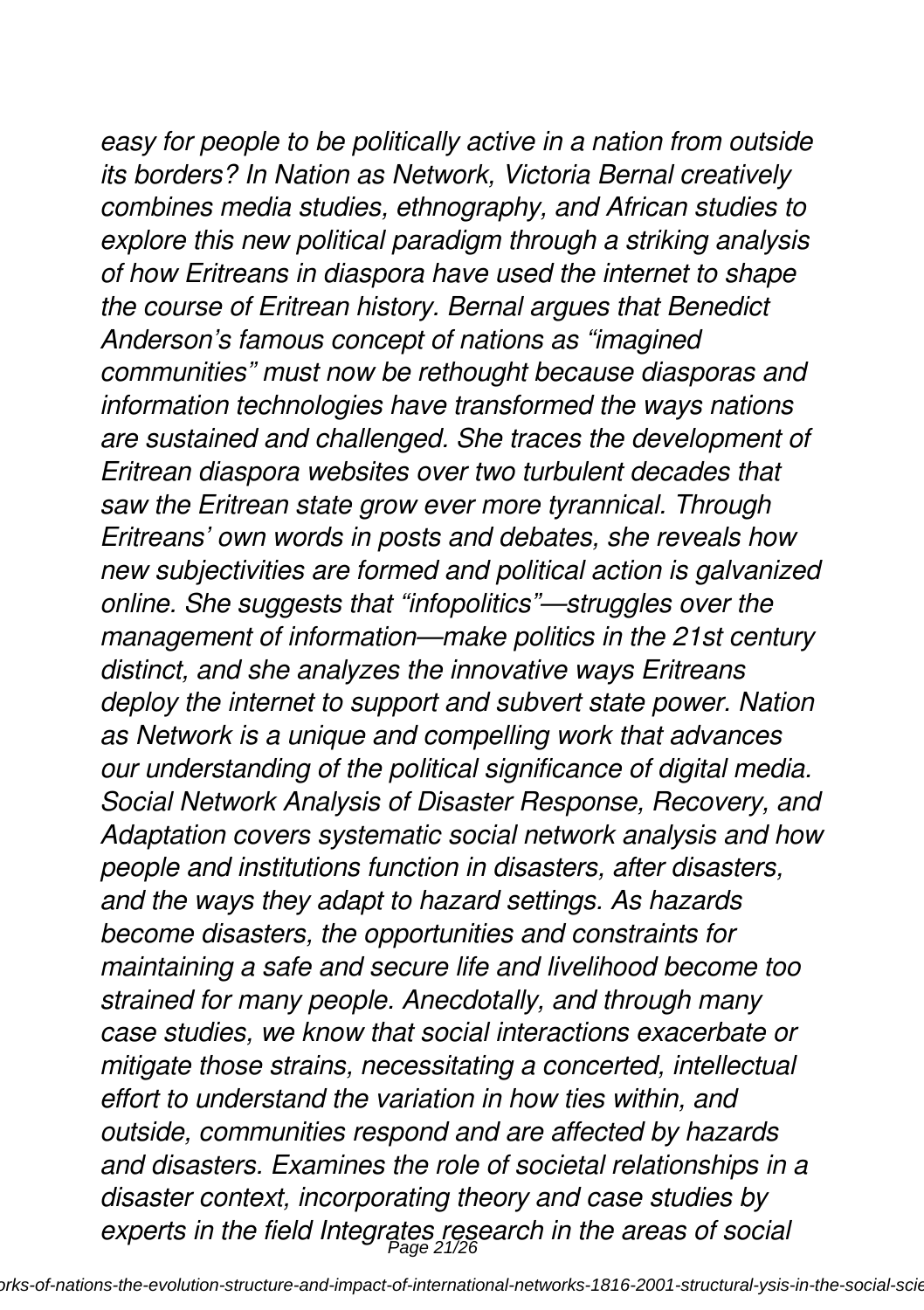*network analysis and inter-organizational networks Presents a range of studies from around the world, employing different approaches to network analysis in disaster contexts Future mobile access networks will require upgraded telecommunications networks; 3G LTE/ SAE is the next step, allowing data rates above 100 Mbps. Telecommunications engineers will need to understand the new SAE/ EPC architecture and its tendency towards automatic configuration, but the complexity, length and dryness of the standards documents make it difficult for them to find the information they need and work out how to apply it to their daily product and network development. This book - a new edition of SAE and the Evolved Packet Core - provides clear, concise and comprehensive coverage of the entire SAE/ EPC architecture, explaining concepts and standards and how they are used in commercial service settings. More than just a précis of the standards, it gives real insight into their development and the real-world scenarios in which they have been used since the publication of the first edition. This second edition places more emphasis on key aspects such as mobile systems and protocols (Diameter, GTP, S1-AP), and includes new coverage of femtocells, SIPTO, LIPA, LTE relay and LTE Advanced. Up-to-date coverage of SAE including the latest standards development Easily accessible overview of the architecture and concepts defined by SAE Thorough description of the Evolved Packet Core for LTE, fixed and other wireless accesses Comprehensive explanation of SAE key concepts, security and Quality-of-Service Covers potential service and operator scenarios including interworking with existing 3GPP and 3GPP2 systems Detailed walkthrough of network entities, protocols and procedures Written by established experts in the SAE standardization process, all of whom have extensive experience and understanding of its goals, history and vision* Page 22/26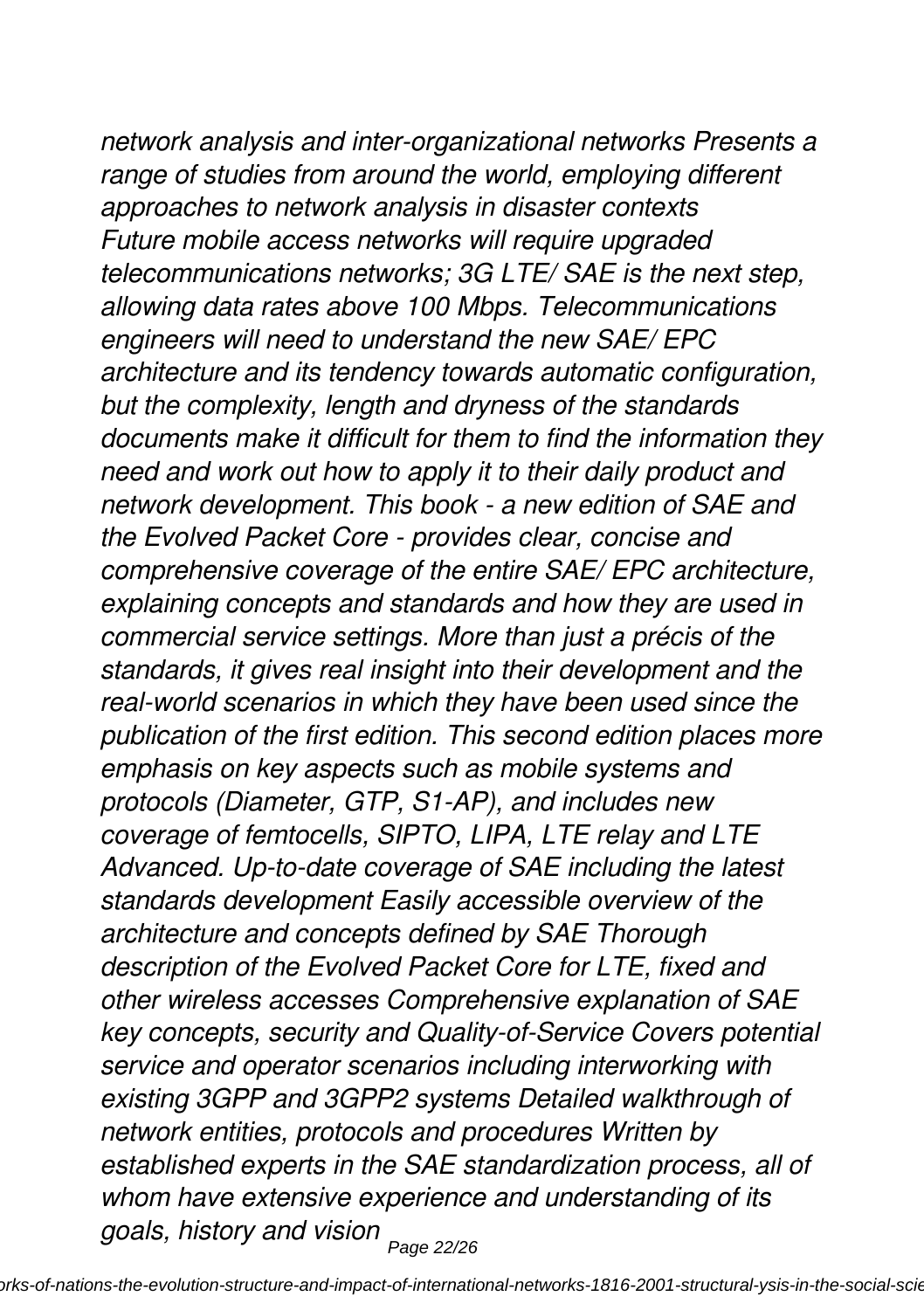*The Wealth of Networks*

*Inventing American Telecommunications*

*Exploration, Pattern Searching, Visualization and Network Evolution*

*Funding a Revolution*

*The Human Rights Regime, Transnational Networks, and United Nations Peacebuilding*

*Understanding Large Temporal Networks and Spatial Networks*

This special report focuses on the emerging legal regime for orbital debris mitigation. It contains an overview of the relevant laws, policies, and regulations on orbital debris mitigation and aims to serve as a useful reference for the space community.

Political revolutions, economic meltdowns, mass ideological conversions and collective innovation adoptions occur often, but when they do happen, they tend to be the least expected. Based on the paradigm of 'leading from the periphery', this groundbreaking analysis offers an explanation for such spontaneity and apparent lack of leadership in contentious collective action. Contrary to existing theories, the author argues that network effects in collective action originating from marginal leaders can benefit from a total lack of communication. Such network effects persist in isolated islands of contention instead of overarching action cascades, and are shown to escalate in globally dispersed, but locally concentrated networks of contention.

Page 23/26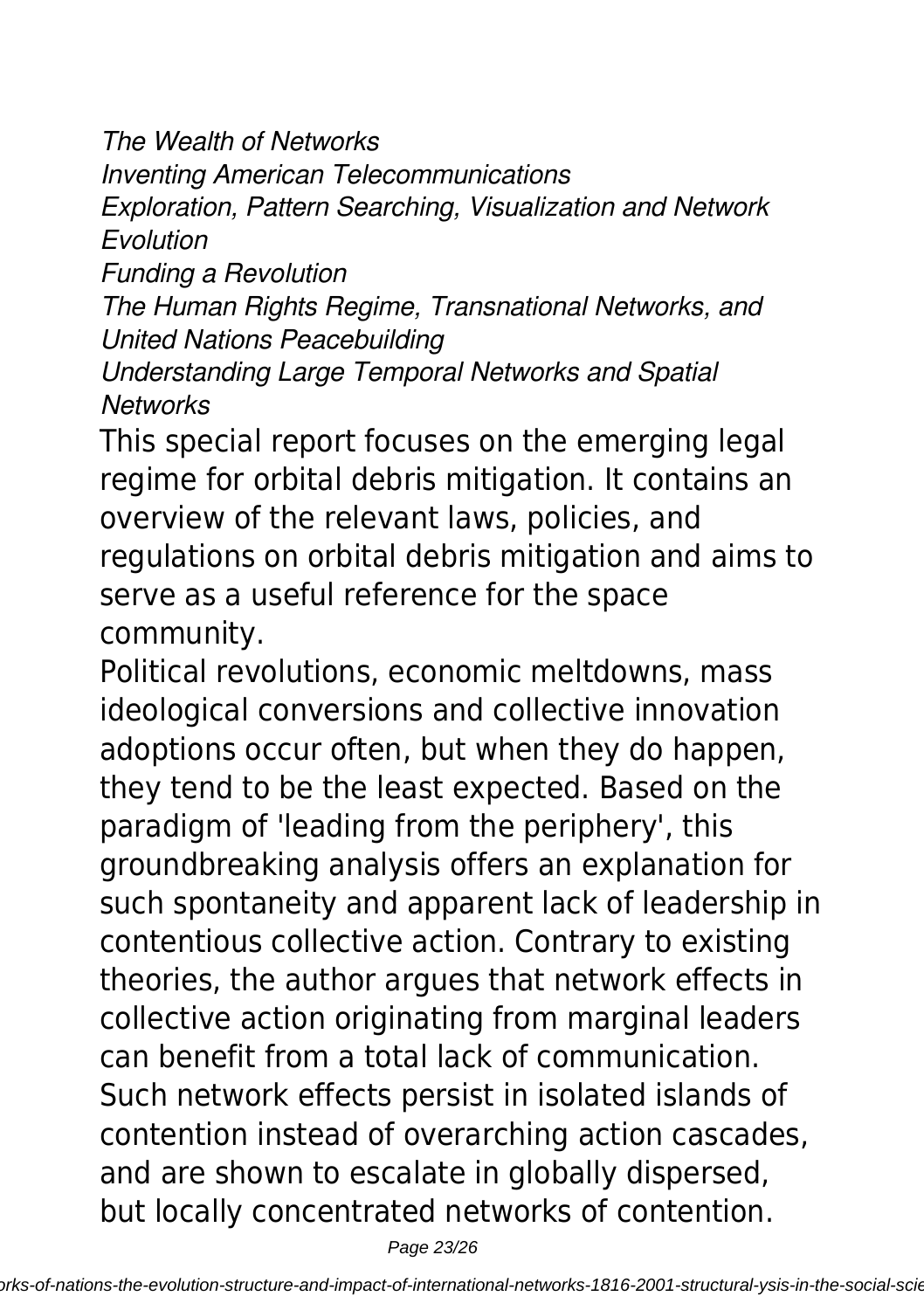This is a trait that can empower marginal leaders and set forth social dynamics distinct from those originating in the limelight. Leading from the Periphery and Network Collective Action provides evidence from two Middle Eastern uprisings, as well as behavioral experiments of collective risk-taking in social networks.

This is a most informative, comprehensive, and well-written book. It is full of interesting detail, and the analysis though involving many complex ideas is presented in a coherent and logical style that ensures the reader s interest in retained throughout. It is very suited for its intended market final undergraduate and postgraduate students in a variety of disciplines, including business, business organisation, marketing, and customer-relationship management. First Trust Bank Economic Outlook and Business Review This book demonstrates that no organisation is an island, but is part of a complex structure composed of a myriad of other organisations. The author provides an analytical framework within which an organisation s marketing strategy may recognise the opportunities and challenges offered by the interrelated networks within which it operates. Don Dixon, formerly of Temple University and Penn State University, US With few exceptions, professors of marketing are balanced and diplomatic and avoid being personal or original. Page 24/26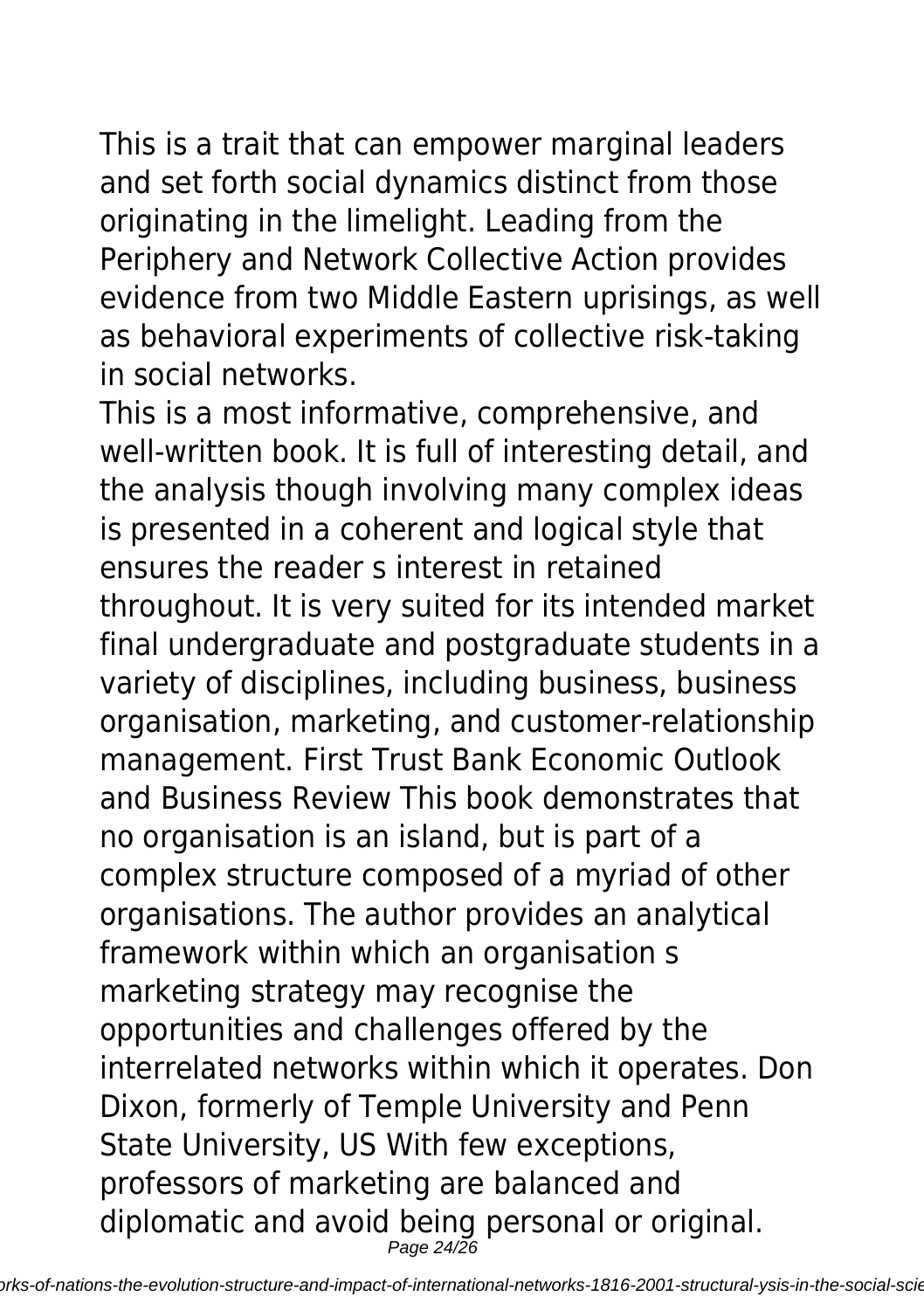They hide behind references to Journal of Marketing articles; it makes them feel secure. Not so Ian Wilkinson. No doubt well-read, he explores the networks of B2B marketing on his own terms, with originality; business dancing is such a creative example. Read his book and learn to business dance! Evert Gummesson, Stockholm University, Sweden This book assesses the nature and development of collaborative advantages as a means to boost international competitiveness as well as the performance of both organisations and nations. Business Relating Business argues that business performance depends on the way a firm is connected to other firms and organisations and not just its own skill and resources. The book synthesises thinking from marketing, management, economics and international business with evolutionary biology and complexity theory, as well as integrating many years research on interfirm relations and networks. It develops the management and policy implications of adopting relationship and network perspectives and sets out an agenda for future research. Ian Wilkinson brings together the latest thinking and research in the area and this book will be of particular interest to academics focusing on a wide range of subjects within business and management and marketing including: industrial and business-to-business marketing, marketing channels, supply chain Page 25/26